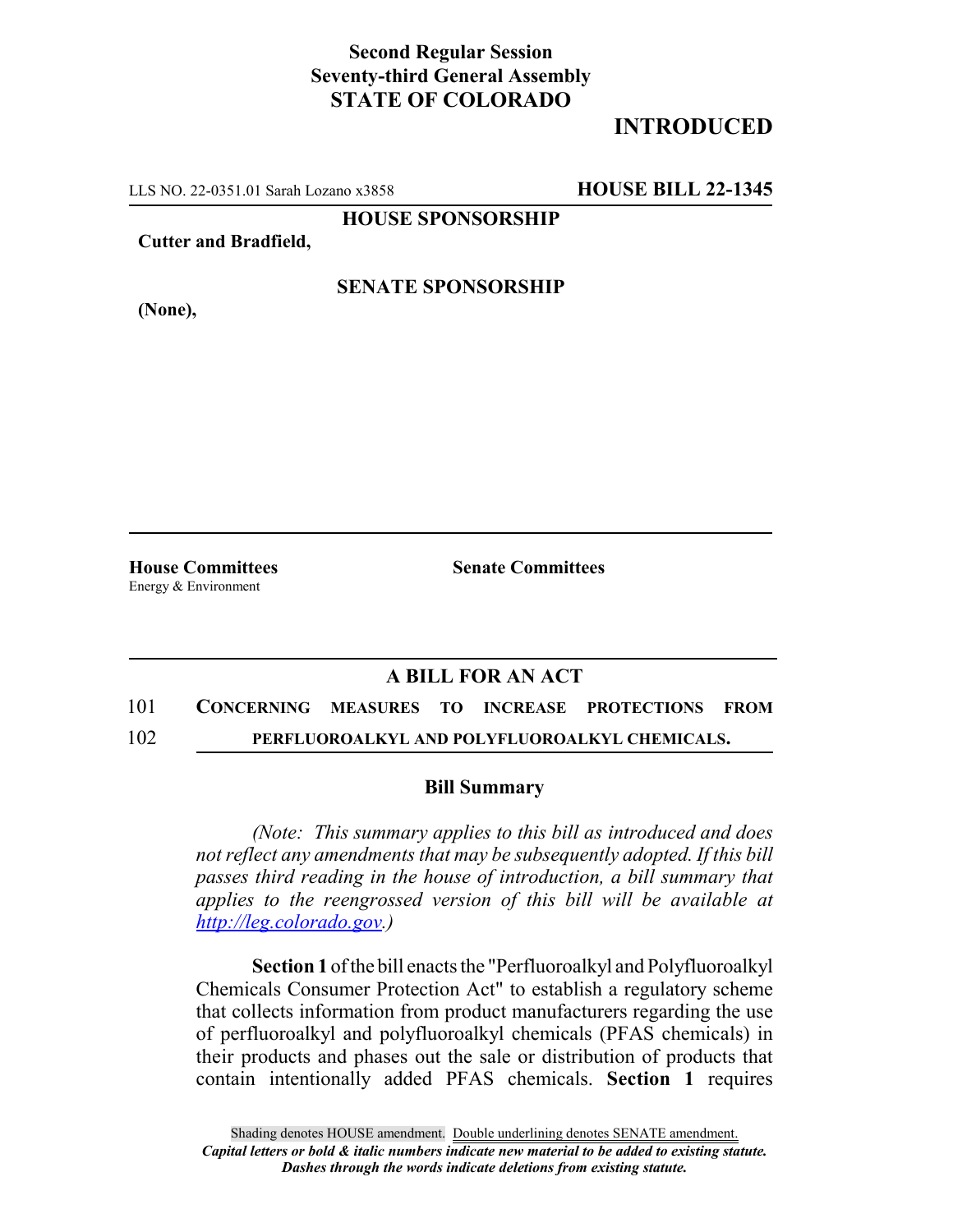manufacturers of products that are sold or distributed in the state and that contain intentionally added PFAS chemicals to provide written notification (notification) to the executive director (executive director) of the Colorado department of public health and environment (department) that provides:

- The trade name of the product;
- A description of the purpose that PFAS chemicals serve in the product;
- ! Contact information for the manufacturer; and
- ! Any additional information required by the executive director.

For manufacturers that were already selling or distributing a product containing intentionally added PFAS chemicals in the state before January 1, 2025, the notification must be made no later than 30 days before January 1, 2025. For manufacturers that begin to sell or distribute a product containing intentionally added PFAS chemicals in the state on or after January 1, 2025, the notification must be made at least 30 days after the manufacturer begins selling or distributing the product in the state.

No later than 30 days after the executive director receives a notification, the executive director shall publish the trade name of the product and manufacturer name on the department's website. A manufacturer submitting the notification to the executive director must pay a fee established by the executive director. The fee will be credited to the perfluoroalkyl and polyfluoroalkyl substances cash fund (fund).

On and after January 1, 2024, a person shall not sell or distribute in the state any products in the following product categories if the products contain intentionally added PFAS chemicals:

- Carpets or rugs;
- Cookware:
- Cosmetics:
- **Fabric treatments;**
- Food packaging;
- Juvenile products;
- Oil and gas products;
- Textile furnishings; and
- Upholstered furniture.

No later than January 1, 2025, the executive director will identify by rule a list of priority products and priority product categories. No later than December 31, 2027, the executive director will promulgate rules prohibiting the sale or distribution of said priority products or priority product categories that contain intentionally added PFAS chemicals and that have not been exempted by the executive director.

No later than January 1, 2028, the executive director will identify by rule another list of priority products or priority product categories. No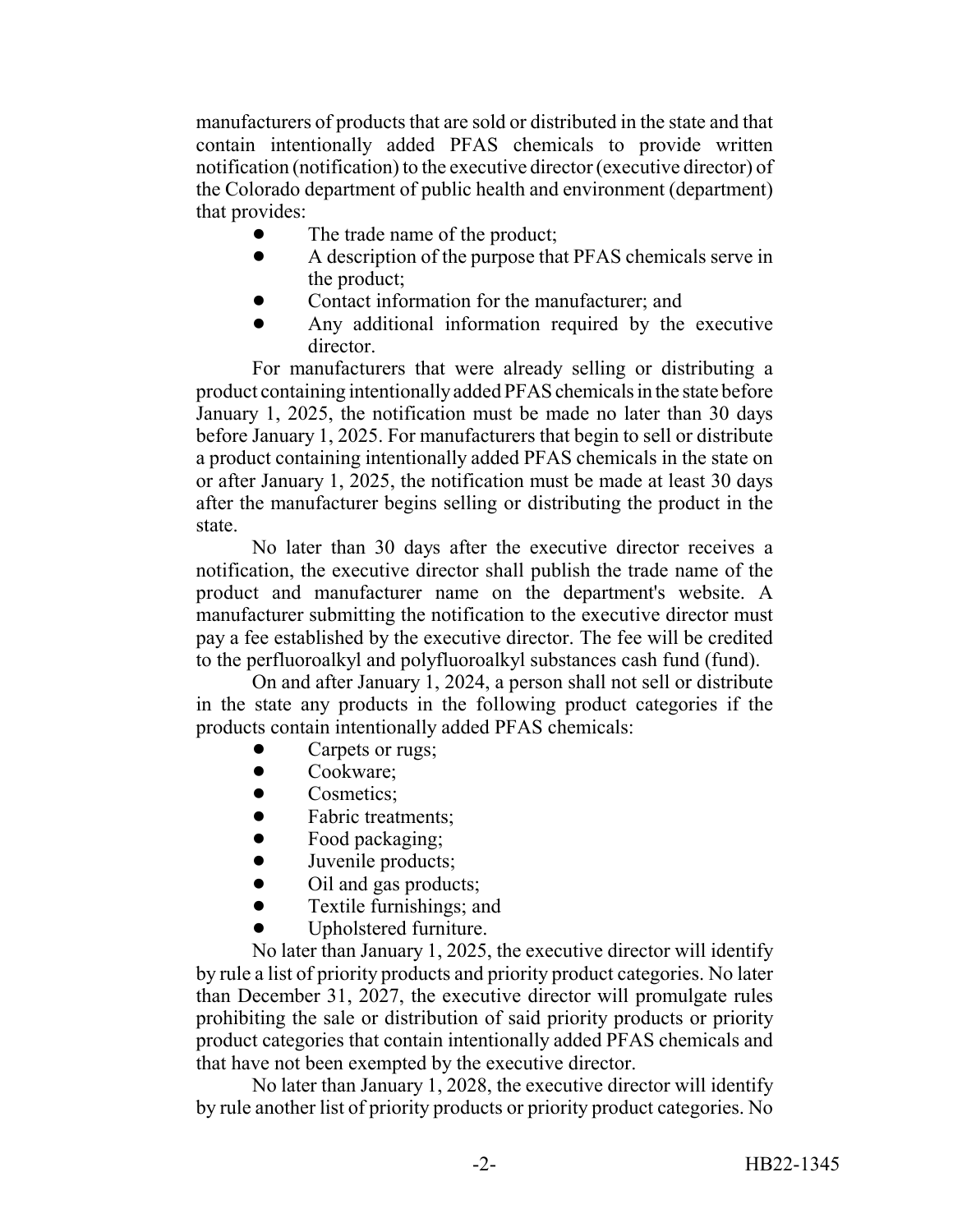later than December 31, 2030, the executive director will promulgate rules prohibiting the sale or distribution of said priority products or priority product categories that contain intentionally added PFAS chemicals and that have not been exempted by the executive director.

A manufacturer or consumer that applies for an exemption for a priority product or priority product category identified by the executive director must pay a fee established by the executive director. The fee will be credited to the fund.

**Section 2** includes products that do not contain intentionally added PFAS chemicals in the definition of "environmentally preferable products" for the purposes of state agency procurement.

The bill also:

- ! Defines certain terminology (**section 3**);
- As of January 1, 2024, repeals the exemption for gasoline distribution facilities, refineries, and chemical plants from the restriction (sales restriction) on the sale of class B firefighting foam (firefighting foam) that contains PFAS chemicals (**section 4**);
- ! As of January 1, 2024, allows the executive director to grant a temporary exemption from the sales restriction for the purchase of firefighting foam that is used to extinguish class B fires at a facility that engages in the wholesale distribution of crude petroleum (**section 4**);
- Requires a person that uses firefighting foam to prohibit a release of the firefighting foam into the environment, fully contain the firefighting foam during its use, safely store the firefighting foam, and report certain information to the water quality spills hotline within 24 hours if there is a release of the firefighting foam into the environment (**section 5**);
- Requires a person that uses firefighting foam to report its use to the water quality spills hotline within 24 hours after the use (**section 5**); and
- Authorizes the attorney general to enforce laws regulating firefighting foams that contain PFAS chemicals (**section 6**).

|  |  |  | Be it enacted by the General Assembly of the State of Colorado: |
|--|--|--|-----------------------------------------------------------------|
|  |  |  |                                                                 |

2 **SECTION 1.** In Colorado Revised Statutes, **add** part 14 to article

3 5 of title 25 as follows:

- 4 PART 14
- 5 PERFLUOROALKYL AND POLYFLUOROALKYL CHEMICALS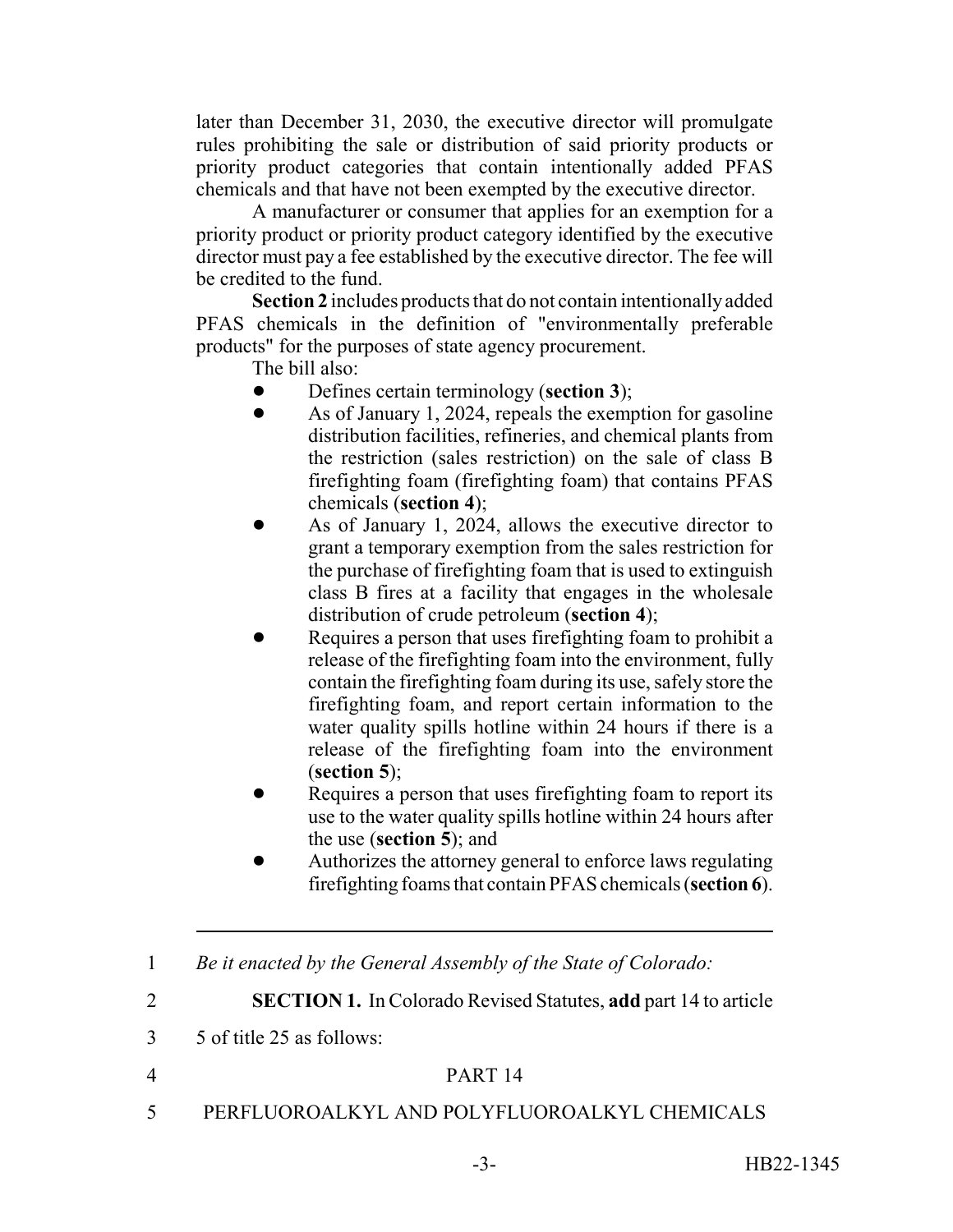**25-5-1401. Short title.** THE SHORT TITLE OF THIS PART 14 IS THE "PERFLUOROALKYL AND POLYFLUOROALKYL CHEMICALS CONSUMER PROTECTION ACT".

 **25-5-1402. Legislative declaration.** (1) THE GENERAL ASSEMBLY HEREBY FINDS AND DECLARES THAT:

 (a) CONTAMINATION OF THE SOIL AND WATER IN THE STATE FROM PFAS CHEMICALS POSES A SIGNIFICANT THREAT TO THE ENVIRONMENT OF THE STATE AND THE HEALTH OF ITS RESIDENTS;

 (b) A GROWING BODY OF SCIENTIFIC RESEARCH HAS FOUND THAT EXPOSURE TO PFAS CHEMICALS MAY LEAD TO SERIOUS AND HARMFUL HEALTH EFFECTS;

12 (c) THE FULL EXTENT OF THE CONTAMINATION OF PFAS CHEMICALS IN THE SOIL AND WATER OF THE STATE IS NOT CURRENTLY KNOWN BUT IS ANTICIPATED TO BE WIDESPREAD AND TO REQUIRE A SIGNIFICANT EXPENDITURE OF RESOURCES TO BE IDENTIFIED AND REMEDIATED;

 (d) PFAS CHEMICALS CONTINUE TO BE USED IN PRODUCTS ACROSS 18 A VARIETY OF INDUSTRIES AND FOR MANY DIFFERENT PURPOSES:

 (e) PFAS CHEMICALS ARE NOT NECESSARY IN MANY PRODUCTS AND COULD BE REPLACED WITH LESS HARMFUL CHEMICALS OR TECHNOLOGIES; AND

**(f)** IF THE WIDESPREAD SALE AND DISTRIBUTION OF PRODUCTS THAT CONTAIN INTENTIONALLY ADDED PFAS CHEMICALS CONTINUES IN THE STATE:

 (I) THERE IS A LARGER RISK OF PFAS CHEMICALS MIGRATING INTO GROUNDWATER, COMPOST, AND SEWAGE SLUDGE THAT MAY BE USED TO 27 TREAT FOOD CROPS;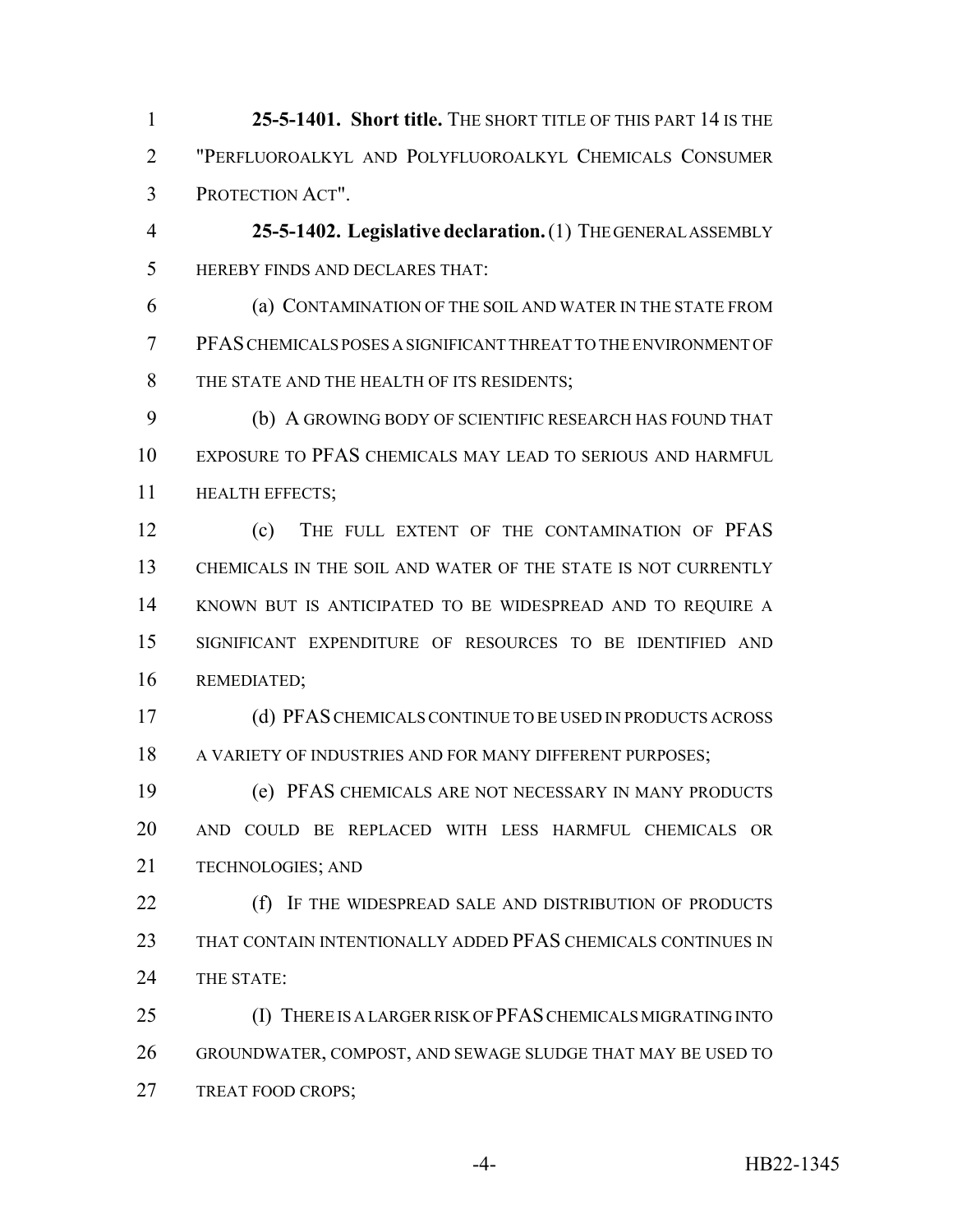(II) RESIDENTS OF THE STATE WILL LIKELY SUFFER ADVERSE HEALTH EFFECTS FROM EXPOSURE TO PFAS CHEMICALS; AND (III) THE STATE AND LOCAL COMMUNITIES WILL BE BURDENED WITH THE TESTING, MONITORING, AND CLEAN-UP COSTS NECESSARY TO KEEP RESIDENTS SAFE FROM EXPOSURE TO PFAS CHEMICALS. (2) THE GENERAL ASSEMBLY THEREFORE DETERMINES AND DECLARES THAT IT IS IMPERATIVE FOR THE HEALTH AND SAFETY OF THE STATE'S RESIDENTS TO CREATE A REGULATORY SCHEME THAT: (a) COLLECTS INFORMATION FROM MANUFACTURERS REGARDING THE USE OF PFAS CHEMICALS IN PRODUCTS SOLD OR DISTRIBUTED IN THE STATE; AND (b) PHASES OUT THE SALE OR DISTRIBUTION OF CERTAIN PRODUCTS AND PRODUCT CATEGORIES IN THE STATE THAT CONTAIN INTENTIONALLY ADDED PFAS CHEMICALS. **25-5-1403. Definitions.** AS USED IN THIS PART 14, UNLESS THE CONTEXT OTHERWISE REQUIRES: (1) "ADULT MATTRESS" MEANS A MATTRESS PRODUCT THAT IS NOT 18 A CRIB OR A TODDLER MATTRESS. (2) "CARPET OR RUG" MEANS A FABRIC PRODUCT MARKETED OR 20 INTENDED FOR USE AS A FLOOR COVERING. (3) "CONSUMER" MEANS THE END USER OF A PRODUCT. (4) (a) "COOKWARE" MEANS A DURABLE HOUSEWARE PRODUCT THAT IS USED IN RESIDENCES AND KITCHENS TO PREPARE, DISPENSE, OR 24 STORE FOOD OR BEVERAGES. (b) "COOKWARE" INCLUDES POTS, PANS, SKILLETS, GRILLS, BAKING 26 SHEETS, BAKING MOLDS, TRAYS, BOWLS, AND COOKING UTENSILS.

(5) (a) "COSMETIC" MEANS A PRODUCT THAT IS INTENDED TO BE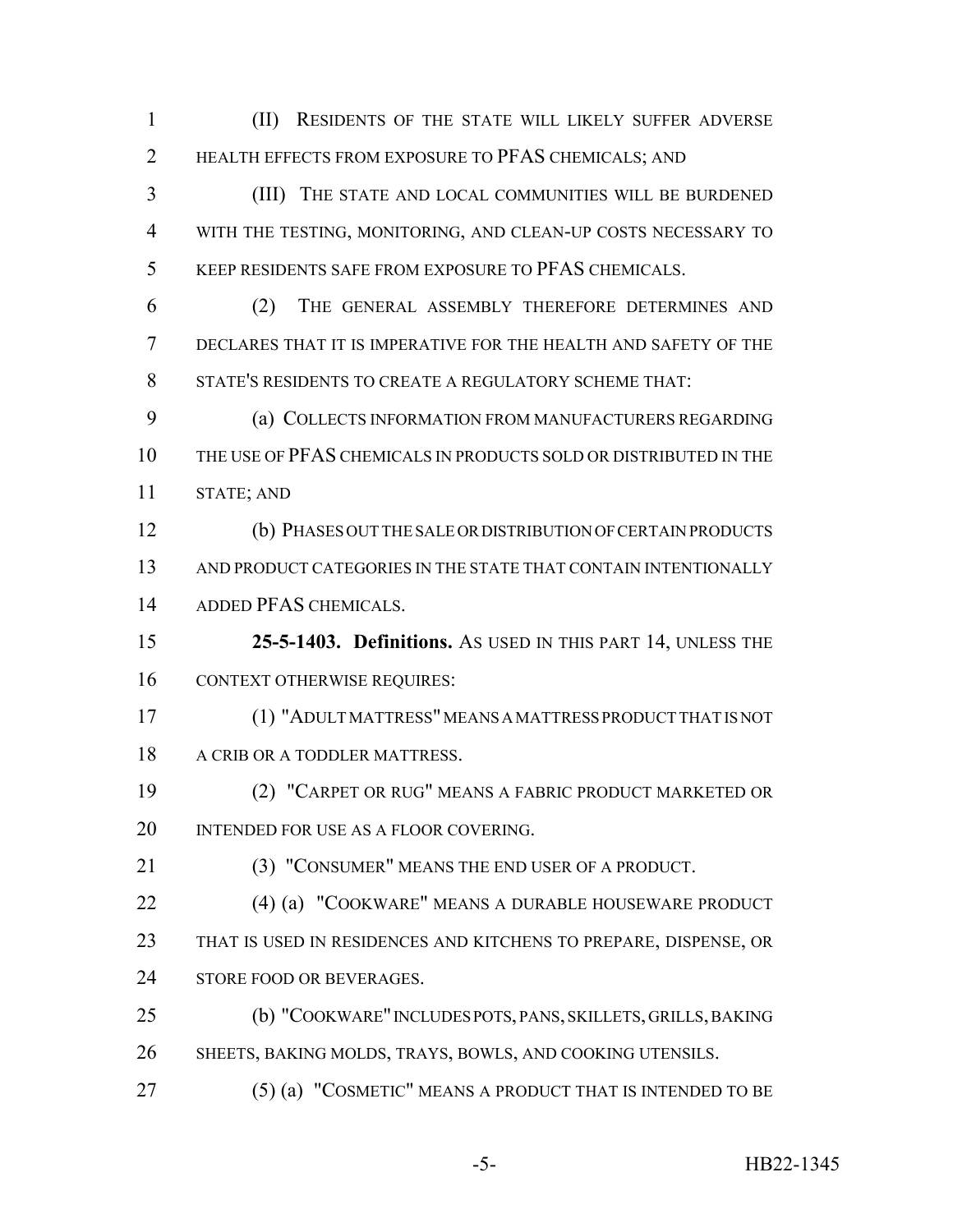RUBBED OR INTRODUCED INTO; POURED, SPRINKLED, OR SPRAYED ON; OR OTHERWISE APPLIED TO THE HUMAN BODY FOR CLEANING, CLEANSING, BEAUTIFYING, PROMOTING ATTRACTIVENESS, OR ALTERING THE APPEARANCE.

 (b) "COSMETIC" INCLUDES A SKIN MOISTURIZER, PERFUME, LIPSTICK, NAIL POLISH, EYE OR FACIAL MAKEUP PREPARATION, SHAMPOO, CONDITIONER, PERMANENT WAVE, HAIR DYE, TOOTHPASTE, DENTAL FLOSS, AND DEODORANT.

 (c) "COSMETIC" DOES NOT INCLUDE A PRODUCT THAT REQUIRES A PRESCRIPTION FOR DISTRIBUTION OR DISPENSATION.

 (6) "CURRENTLY UNAVOIDABLE USE" MEANS, AS DETERMINED BY 12 THE EXECUTIVE DIRECTOR BY RULE UNDER SECTION 25-5-1405 (2)(b)(II), THAT:

 (a) THE USE OF PFAS CHEMICALS IN A PRODUCT IS NECESSARY FOR:

**(I) THE PRODUCT TO ACHIEVE ITS MAIN FUNCTION; OR** 

 (II) THE HEALTH AND SAFETY OF THE STATE'S RESIDENTS OR THE 18 FUNCTIONING OF THE STATE; OR

 (b) THERE IS NO SAFER ALTERNATIVE THAT IS FEASIBLE AND AVAILABLE.

 (7) "DEPARTMENT" MEANS THE COLORADO DEPARTMENT OF PUBLIC HEALTH AND ENVIRONMENT.

 (8) "DRILLING FLUID" MEANS A FLUID THAT IS CIRCULATED INTO 24 THE BOREHOLE OF A WELL TO LUBRICATE AND COOL THE DRILL BIT.

 (9) "EXECUTIVE DIRECTOR" MEANS THE EXECUTIVE DIRECTOR OF THE DEPARTMENT OR THE EXECUTIVE DIRECTOR'S DESIGNEE.

(10) "FABRIC TREATMENT" MEANS A PRODUCT APPLIED TO FABRIC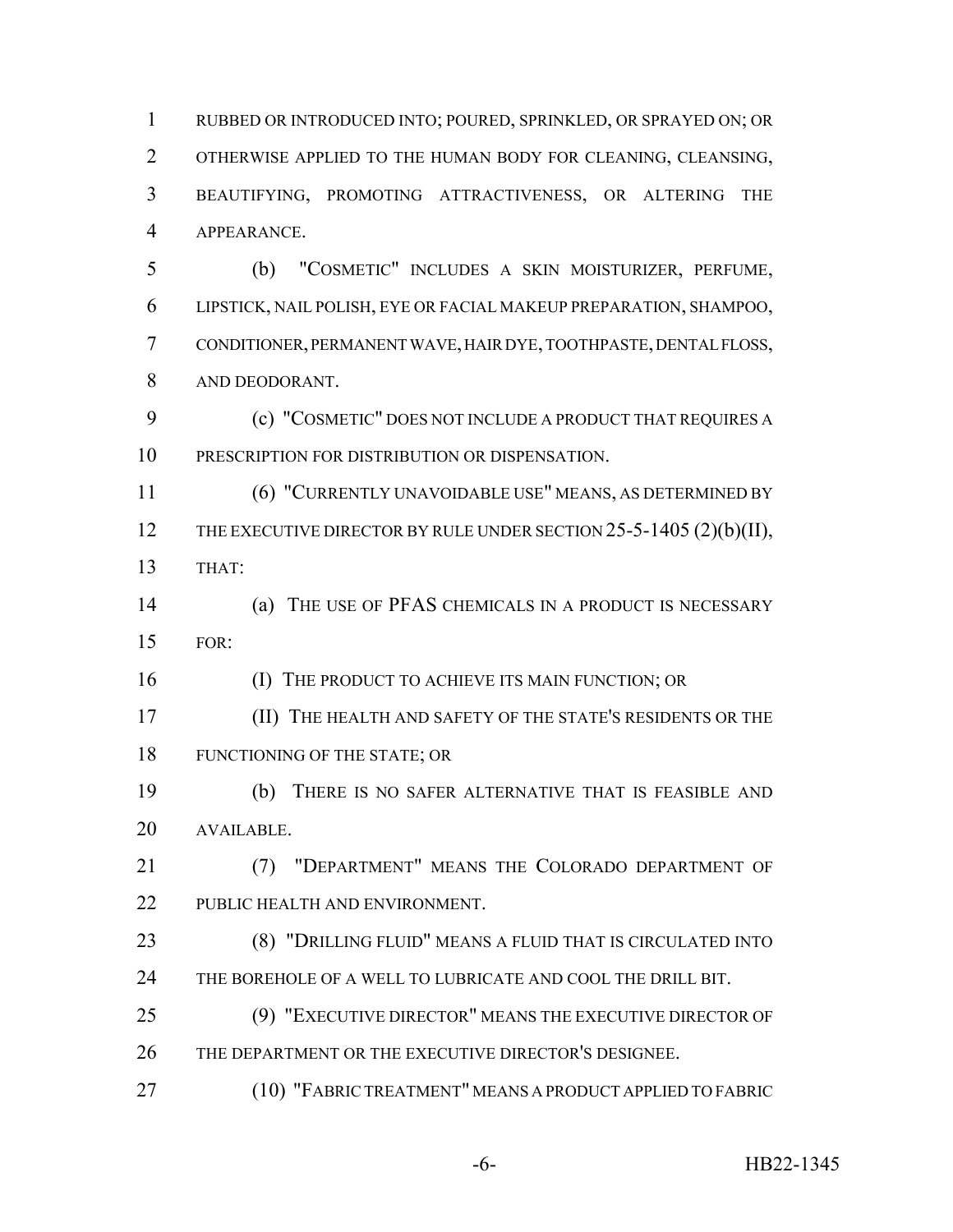TO GIVE THE FABRIC ONE OR MORE CHARACTERISTICS, INCLUDING STAIN RESISTANCE AND WATER RESISTANCE.

 (11) "FEASIBLE AND AVAILABLE" MEANS THAT A SAFER ALTERNATIVE IS:

(a) AVAILABLE IN THE MARKETPLACE;

 (b) ALREADY USED IN A SIMILAR OR ANALOGOUS PRODUCT TO ACHIEVE A SIMILAR FUNCTION; OR

 (c) IDENTIFIED BY A SCIENTIFIC ORGANIZATION OR A FEDERAL OR STATE GOVERNMENTAL AGENCY AS A SAFER ALTERNATIVE TO PFAS CHEMICALS IN A PRODUCT OR A SIMILAR OR ANALOGOUS PRODUCT.

 (12) "FOOD PACKAGE" OR "FOOD PACKAGING" MEANS A PACKAGE OR PACKAGING COMPONENT USED IN DIRECT CONTACT WITH FOOD.

 (13) "FUND" MEANS THE PERFLUOROALKYL AND POLYFLUOROALKYL SUBSTANCES CASH FUND CREATED IN SECTION 8-20-206.5 (7).

 (14) "HYDRAULIC FRACTURING FLUID" MEANS THE FLUID, 17 INCLUDING THE APPLICABLE BASE FLUID AND ANY ADDITIVES, INJECTED INTO AN OIL OR GAS WELL TO PERFORM HYDRAULIC FRACTURING OPERATIONS.

 (15) (a) "INTENTIONALLY ADDED PFAS CHEMICALS" MEANS PFAS CHEMICALS THAT A MANUFACTURER HAS INTENTIONALLY ADDED TO A PRODUCT AND THAT HAVE A FUNCTIONAL OR TECHNICAL EFFECT ON THE PRODUCT.

 (b) "INTENTIONALLY ADDED PFAS CHEMICALS" INCLUDES PFAS CHEMICALS THAT ARE INTENTIONAL BREAKDOWN PRODUCTS OF AN ADDED CHEMICAL.

(16) (a) "JUVENILE PRODUCT" MEANS A PRODUCT DESIGNED FOR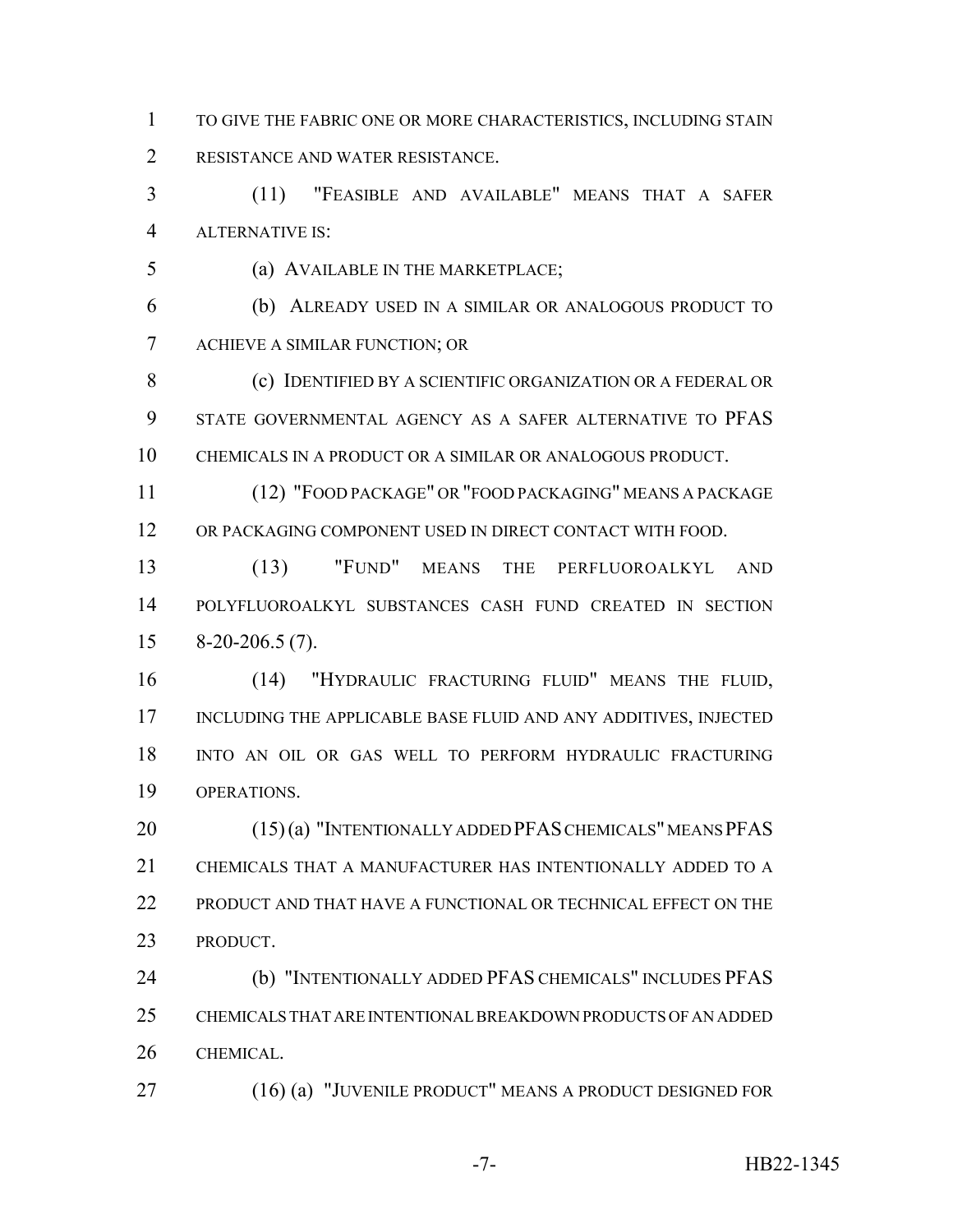| $\mathbf{1}$ | USE BY INFANTS OR CHILDREN UNDER TWELVE YEARS OF AGE.    |  |  |  |  |
|--------------|----------------------------------------------------------|--|--|--|--|
| 2            | (b) "JUVENILE PRODUCT" INCLUDES:                         |  |  |  |  |
| 3            | (I) BASSINETS AND OTHER BEDSIDE SLEEPERS;                |  |  |  |  |
| 4            | (II) BOOSTER SEATS, CAR SEATS, AND OTHER CHILD RESTRAINT |  |  |  |  |
| 5            | SYSTEMS;                                                 |  |  |  |  |
| 6            | (III) CHANGING PADS;                                     |  |  |  |  |
| 7            | (IV) CO-SLEEPERS;                                        |  |  |  |  |
| 8            | (V) CRIB OR TODDLER MATTRESSES;                          |  |  |  |  |
| 9            | (VI) FLOOR PLAY MATS;                                    |  |  |  |  |
| 10           | (VII) HIGHCHAIRS AND HIGHCHAIR PADS;                     |  |  |  |  |
| 11           | (VIII) INFANT BOUNCERS;                                  |  |  |  |  |
| 12           | (IX) INFANT CARRIERS;                                    |  |  |  |  |
| 13           | (X) INFANT OR TODDLER FOAM PILLOWS;                      |  |  |  |  |
| 14           | (XI) INFANT SEATS;                                       |  |  |  |  |
| 15           | (XII) INFANT SLEEP POSITIONERS;                          |  |  |  |  |
| 16           | (XIII) INFANT SWINGS;                                    |  |  |  |  |
| 17           | (XIV) INFANT TRAVEL BEDS;                                |  |  |  |  |
| 18           | (XV) INFANT WALKERS;                                     |  |  |  |  |
| 19           | (XVI) NAP COTS;                                          |  |  |  |  |
| 20           | (XVII) NURSING PADS AND PILLOWS;                         |  |  |  |  |
| 21           | (XVIII) PLAY MATS;                                       |  |  |  |  |
| 22           | (XIX) PLAYPENS;                                          |  |  |  |  |
| 23           | (XX) PLAY YARDS;                                         |  |  |  |  |
| 24           | (XXI) POLYURETHANE FOAM MATS, PADS, OR PILLOWS;          |  |  |  |  |
| 25           | (XXII) PORTABLE FOAM NAP MATS;                           |  |  |  |  |
| 26           | (XXIII) PORTABLE INFANT SLEEPERS AND HOOK-ON CHAIRS;     |  |  |  |  |
| 27           | (XXIV) SOFT-SIDED PORTABLE CRIBS; AND                    |  |  |  |  |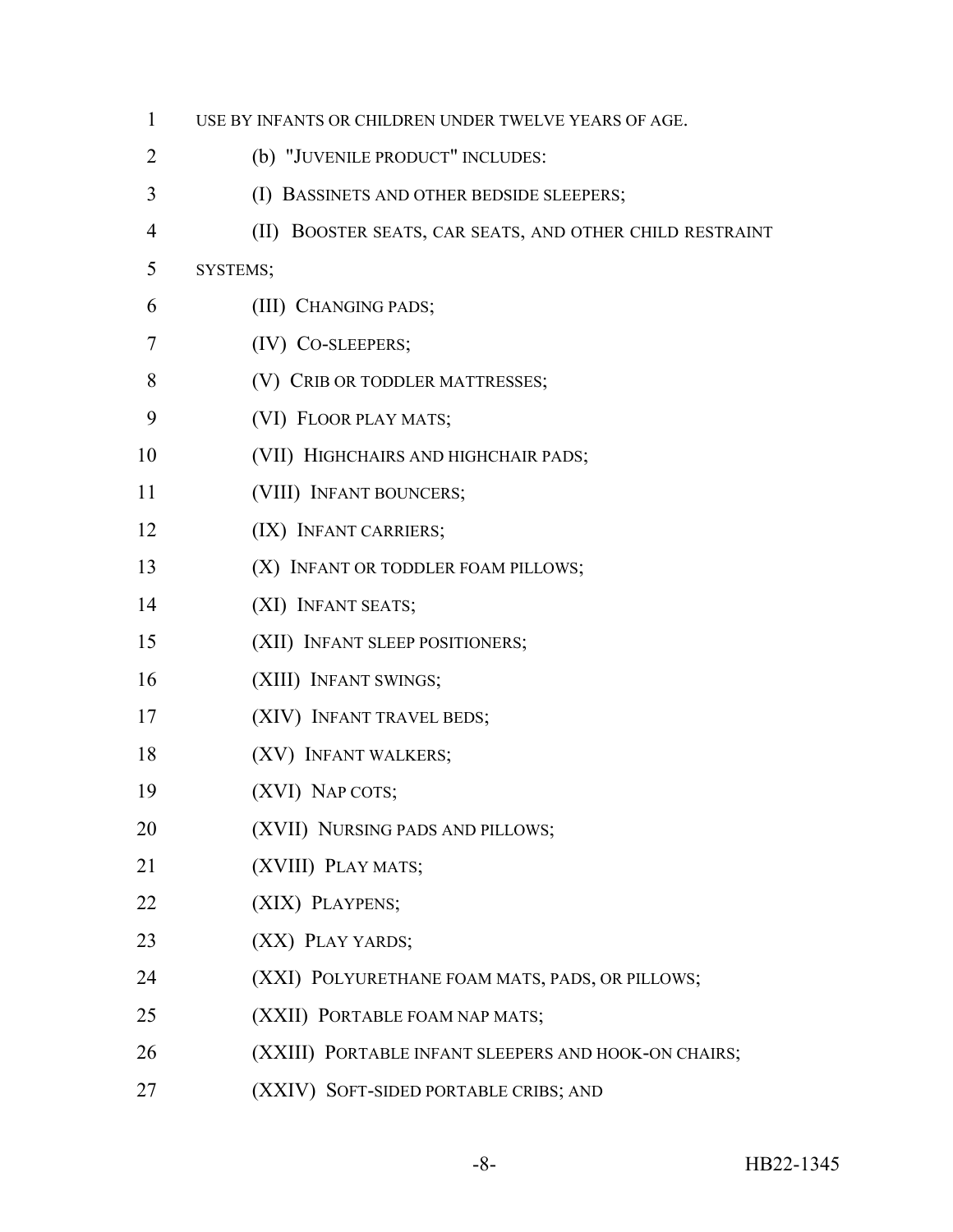(XXV) STROLLERS.

- (c) "JUVENILE PRODUCT" DOES NOT INCLUDE:
- (I) ELECTRONIC PRODUCTS, INCLUDING:
- (A) PERSONAL COMPUTERS AND ANY ASSOCIATED EQUIPMENT;
- (B) AUDIO AND VIDEO EQUIPMENT;
- (C) CALCULATORS;
- (D) WIRELESS PHONES;
- (E) GAMING CONSOLES;
- (F) HANDHELD DEVICES INCORPORATING A VIDEO SCREEN; AND
- (G) ANY ASSOCIATED PERIPHERAL DEVICE SUCH AS A MOUSE,

KEYBOARD, POWER SUPPLY UNIT, OR POWER CORD;

 (II) PRODUCTS THAT ARE REGULATED AS A DRUG, MEDICAL 13 DEVICE, OR DIETARY SUPPLEMENT BY THE FEDERAL FOOD AND DRUG ADMINISTRATION UNDER THE "FEDERAL FOOD, DRUG, AND COSMETIC ACT", 21 U.S.C. SEC. 301 ET SEQ., AS AMENDED, OR ANY FEDERAL REGULATION PROMULGATED PURSUANT TO THAT ACT, AND ANY EQUIPMENT AND MATERIALS USED TO MANUFACTURE SUCH PRODUCTS;

**(III)** AN INTERNAL COMPONENT OF A JUVENILE PRODUCT THAT WOULD NOT COME INTO DIRECT CONTACT WITH A CHILD'S SKIN OR MOUTH DURING REASONABLY FORESEEABLE USE AND ABUSE OF THE PRODUCT; OR 21 (IV) ADULT MATTRESSES.

 (17) (a) "MANUFACTURER" MEANS THE PERSON THAT MANUFACTURES OR ASSEMBLES A PRODUCT OR WHOSE BRAND NAME IS 24 AFFIXED TO A PRODUCT.

 (b) "MANUFACTURER" INCLUDES, IF A PRODUCT IS IMPORTED INTO THE UNITED STATES AND THE MANUFACTURER DOES NOT HAVE A PRESENCE IN THE UNITED STATES, THE IMPORTER OR FIRST DOMESTIC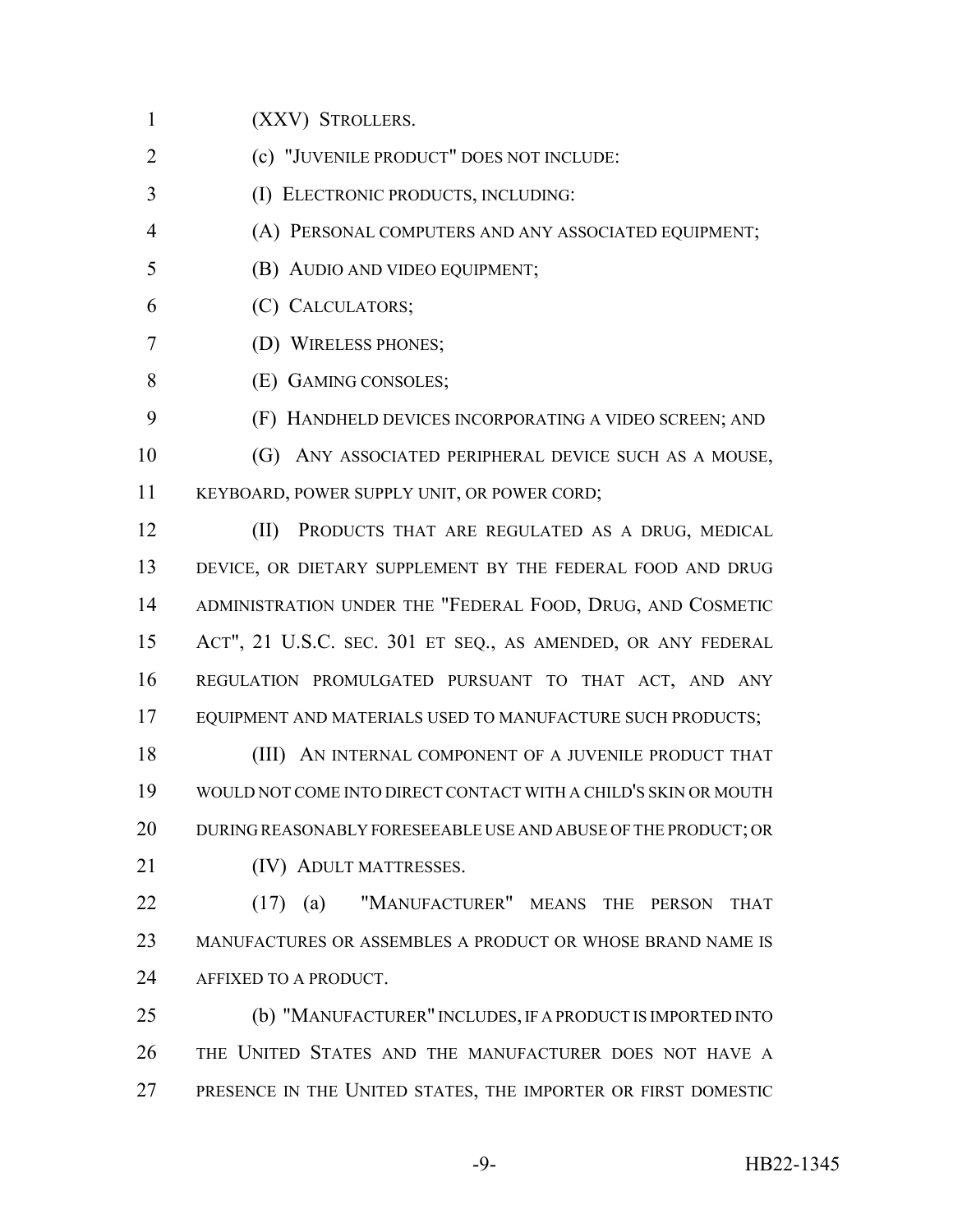DISTRIBUTOR OF THE PRODUCT.

2 (18) "OIL AND GAS OPERATIONS" HAS THE MEANING SET FORTH IN SECTION 34-60-103 (6.5).

 (19) "OIL AND GAS PRODUCTS" MEANS ANY CHEMICAL PRODUCTS USED FOR OIL AND GAS OPERATIONS, INCLUDING HYDRAULIC FRACTURING FLUID, DRILLING FLUID, AND PROPPANTS.

 (20) "PACKAGE" MEANS MATERIAL THAT IS USED TO CONTAIN, PROTECT, HANDLE, DELIVER, OR PRESENT A PRODUCT.

 (21) "PACKAGING COMPONENT" MEANS AN INDIVIDUAL PART OF A PACKAGE, INCLUDING INTERIOR OR EXTERIOR BLOCKING, BRACING, CUSHIONING, WEATHERPROOFING, EXTERIOR STRAPPING, COATINGS, CLOSURES, INKS, AND LABELS.

 (22) "PFAS CHEMICALS" HAS THE MEANING SET FORTH IN SECTION 25-5-1302 (7).

 (23) "PRIORITY PRODUCT" MEANS A PRODUCT THAT THE EXECUTIVE DIRECTOR HAS IDENTIFIED AS A PRIORITY PRODUCT BY RULE UNDER SECTION 25-5-1405 (2)(a) AND (3)(a).

 (24) "PRIORITY PRODUCT CATEGORY" MEANS A PRODUCT CATEGORY THAT THE EXECUTIVE DIRECTOR HAS IDENTIFIED AS A PRIORITY 20 PRODUCT CATEGORY BY RULE UNDER SECTION 25-5-1405 (2)(a) AND (3)(a).

 (25) (a) "PRODUCT" MEANS AN ITEM THAT IS MANUFACTURED, ASSEMBLED, PACKAGED, OR OTHERWISE PREPARED FOR SALE TO CONSUMERS AND THAT IS SOLD OR DISTRIBUTED FOR PERSONAL, RESIDENTIAL, COMMERCIAL, OR INDUSTRIAL USE, INCLUDING FOR USE IN MAKING OTHER PRODUCTS.

(b) "PRODUCT" INCLUDES ANY PRODUCT COMPONENTS.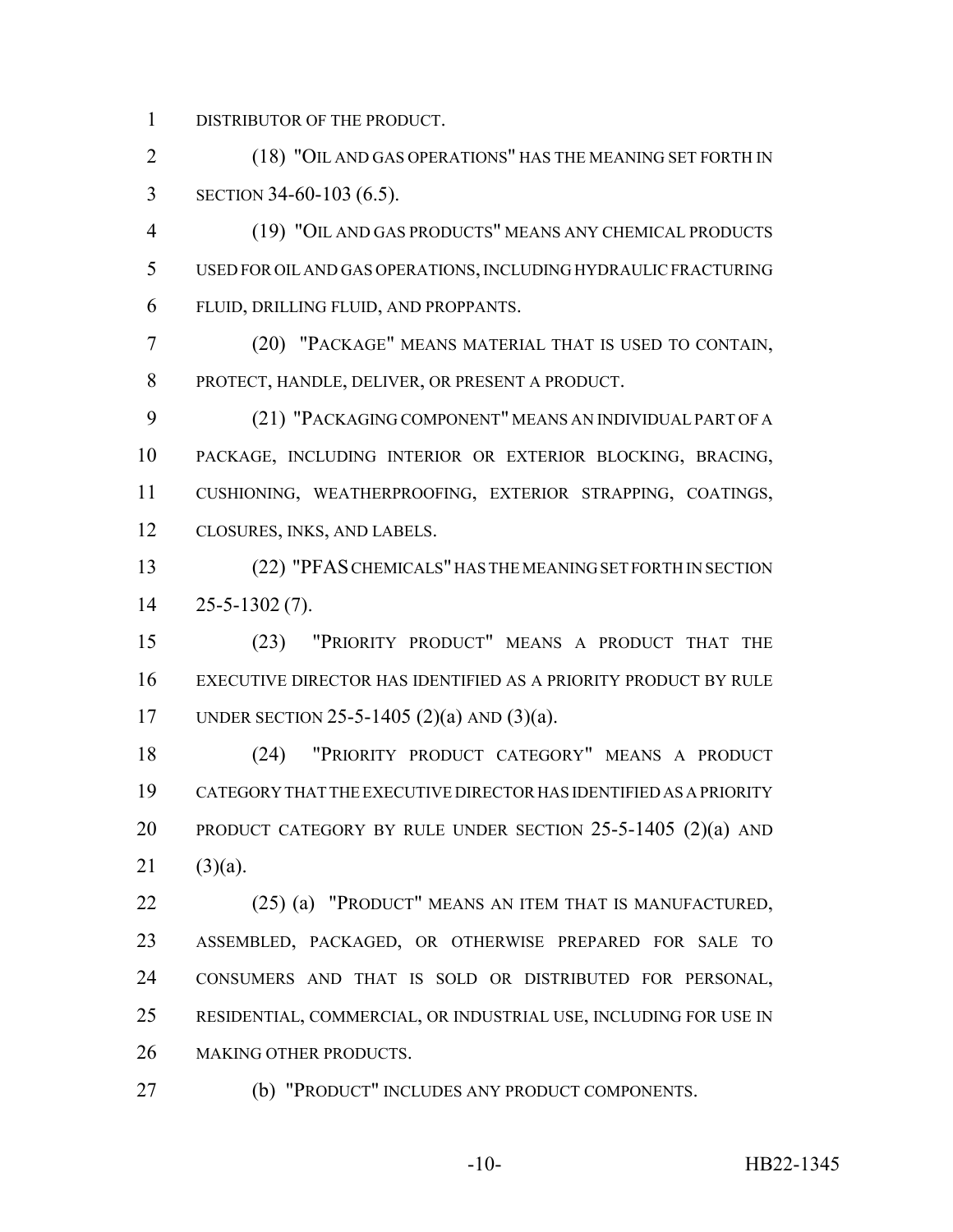(c) "PRODUCT" DOES NOT INCLUDE A USED PRODUCT OFFERED FOR SALE OR RESALE.

 (26) "PRODUCT CATEGORY" MEANS A CLASS OR DIVISION OF PRODUCTS THAT SHARE RELATED CHARACTERISTICS.

 (27) "PRODUCT COMPONENT" MEANS AN IDENTIFIABLE COMPONENT OF A PRODUCT, REGARDLESS OF WHETHER THE MANUFACTURER OF THE PRODUCT IS THE MANUFACTURER OF THE COMPONENT.

 (28) "PROPPANTS" MEANS MATERIALS THAT ARE INSERTED OR INJECTED INTO AN UNDERGROUND GEOLOGIC FORMATION DURING OIL AND GAS OPERATIONS IN ORDER TO PREVENT FRACTURES FROM CLOSING.

 (29) "SAFER ALTERNATIVE" MEANS AN ALTERNATIVE TO THE USE OF PFAS CHEMICALS IN A PRODUCT, WHICH ALTERNATIVE:

 (a) INVOLVES A CHEMICAL SUBSTITUTE OR A CHANGE IN THE MATERIALS, FUNCTION, OR DESIGN OF THE PRODUCT;

(b) DOES NOT INCLUDE PFAS CHEMICALS; AND

 (c) IS LESS HAZARDOUS TO PUBLIC HEALTH AND THE ENVIRONMENT 18 THAN THE USE OF PFAS CHEMICALS.

 (30) (a) "SENSITIVE POPULATION" MEANS A CATEGORY OF PEOPLE, AS IDENTIFIED BY THE EXECUTIVE DIRECTOR BY RULE UNDER SECTION 25-5-1405 (2)(b)(III), WHO ARE DISPROPORTIONATELY OR SEVERELY 22 AFFECTED BY EXPOSURE TO PFAS CHEMICALS.

(b) "SENSITIVE POPULATION" INCLUDES:

**(I) PEOPLE OF CHILDBEARING AGE;** 

(II) INFANTS AND CHILDREN;

**(III) PEOPLE WHO ARE PREGNANT OR NURSING;** 

(IV) PEOPLE WITH OCCUPATIONAL EXPOSURE; AND

-11- HB22-1345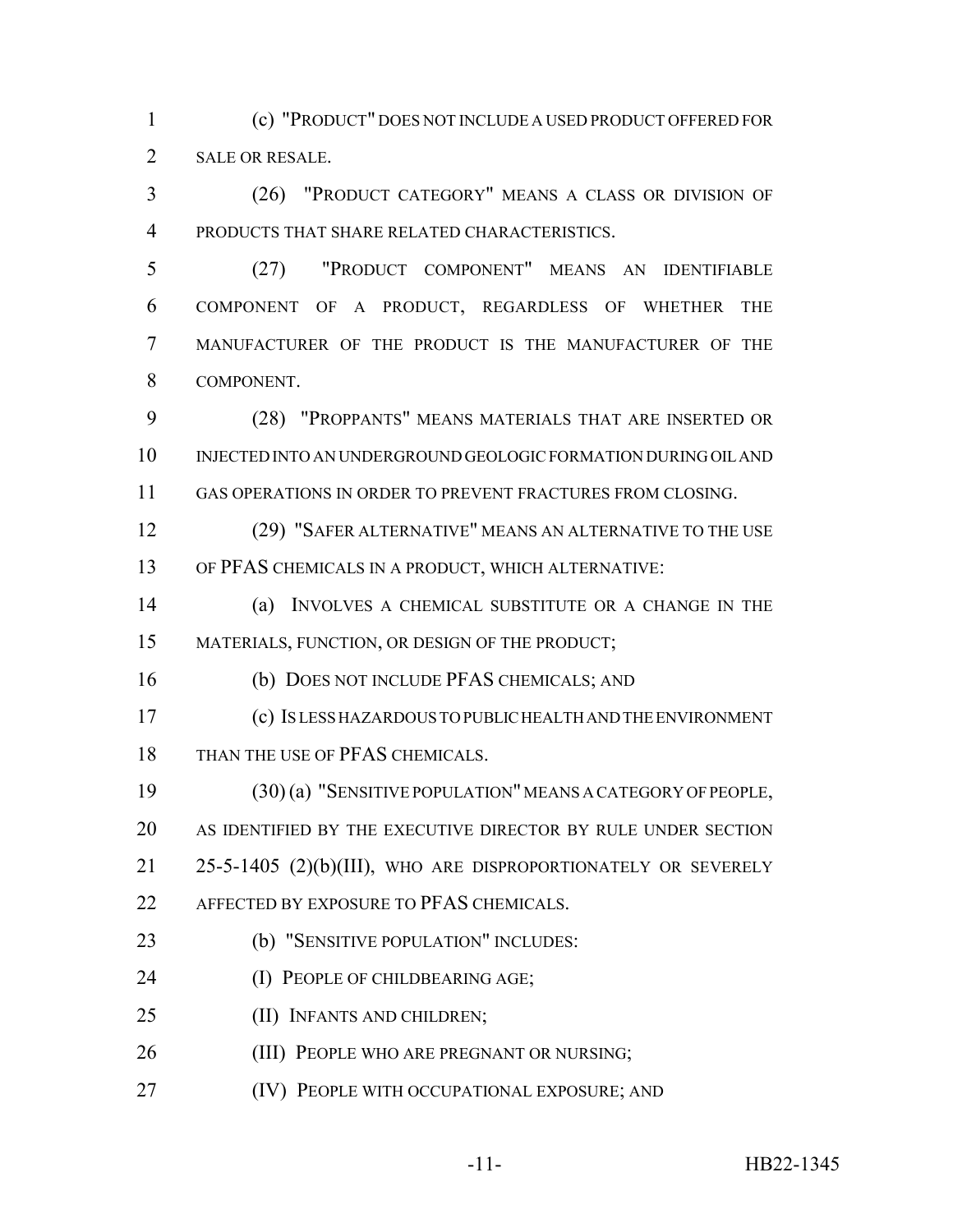(V) PEOPLE WHO ARE ELDERLY.

 (31) "SENSITIVE SPECIES" MEANS A SPECIES OR GROUPING OF ANIMALS, AS IDENTIFIED BY THE EXECUTIVE DIRECTOR BY RULE UNDER SECTION 25-5-1405 (2)(b)(III), THAT ARE DISPROPORTIONATELY OR SEVERELY AFFECTED BY EXPOSURE TO PFAS CHEMICALS.

 (32) (a) "TEXTILE" MEANS ANY PRODUCT MADE IN WHOLE OR IN PART FROM A NATURAL OR SYNTHETIC FIBER, YARN, OR FABRIC.

 (b) "TEXTILE" INCLUDES LEATHER, COTTON, SILK, JUTE, HEMP, WOOL, NYLON, AND POLYESTER.

 (c) "TEXTILE" DOES NOT INCLUDE TEXTILES USED IN MEDICAL, PROFESSIONAL, OR INDUSTRIAL SETTINGS.

 (33) (a) "TEXTILE FURNISHINGS" MEANS TEXTILES OF A TYPE CUSTOMARILY USED IN HOUSEHOLDS AND BUSINESSES, INCLUDING DRAPERIES, FLOOR COVERINGS, FURNISHINGS, BEDDING, TOWELS, AND TABLECLOTHS.

 (b) "TEXTILE FURNISHINGS" DOES NOT INCLUDE TEXTILE FURNISHINGS USED IN MEDICAL, PROFESSIONAL, OR INDUSTRIAL SETTINGS. (34) "UPHOLSTERED FURNITURE" MEANS ANY ARTICLE OF

FURNITURE THAT IS:

**(a) DESIGNED FOR SITTING, RESTING, OR RECLINING; AND** 

(b) WHOLLY OR PARTIALLY STUFFED WITH FILLING MATERIAL.

 **25-5-1404. Notification requirement - rules - fee - repeal.** 23 (1) (a) EXCEPT AS DESCRIBED IN SUBSECTION (7) OF THIS SECTION, BY THE 24 TIME SPECIFIED IN SUBSECTION (1)(b) OF THIS SECTION, A MANUFACTURER THAT SELLS OR DISTRIBUTES A PRODUCT THAT CONTAINS INTENTIONALLY ADDED PFAS CHEMICALS FOR USE IN THE STATE SHALL SUBMIT A WRITTEN 27 NOTIFICATION TO THE EXECUTIVE DIRECTOR THAT INCLUDES: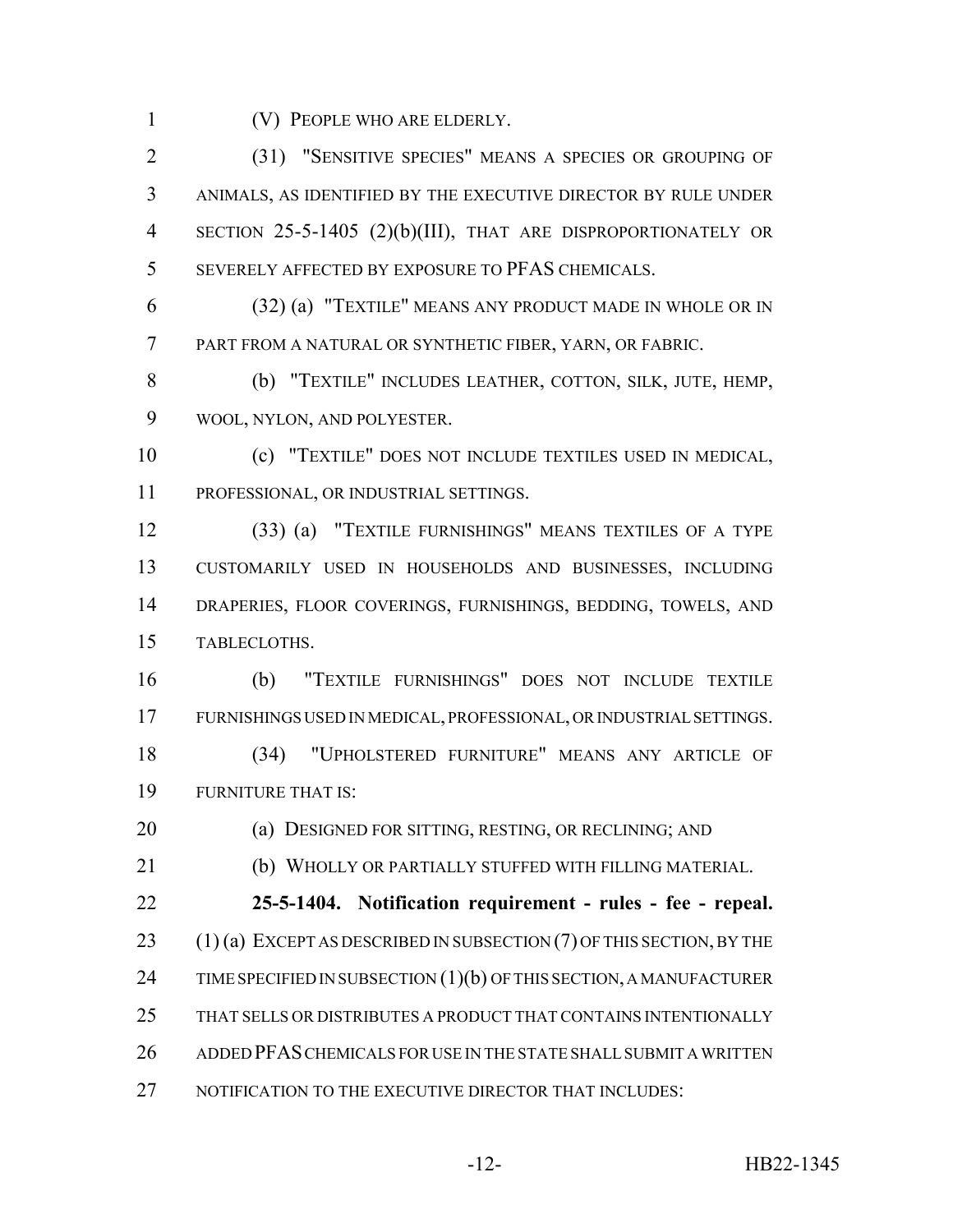1 (I) THE TRADE NAME OF THE PRODUCT;

**(II)** A DESCRIPTION OF THE PURPOSE THAT PFAS CHEMICALS SERVE IN THE PRODUCT;

 (III) THE NAME AND PHYSICAL ADDRESS OF THE MANUFACTURER; (IV) THE NAME, PHYSICAL ADDRESS, AND PHONE NUMBER OF A CONTACT PERSON FOR THE MANUFACTURER; AND

 (V) ANY ADDITIONAL INFORMATION REQUIRED BY THE EXECUTIVE DIRECTOR BY RULE.

 (b) (I) (A) FOR MANUFACTURERS THAT WERE SELLING OR DISTRIBUTING A PRODUCT THAT CONTAINS INTENTIONALLY ADDED PFAS CHEMICALS FOR USE IN THE STATE BEFORE JANUARY 1, 2025, THE MANUFACTURER SHALL SUBMIT THE WRITTEN NOTIFICATION PURSUANT TO 13 SUBSECTION (1)(a) OF THIS SECTION NO LATER THAN THIRTY DAYS BEFORE JANUARY 1, 2025.

 (B) THIS SUBSECTION (1)(b)(I) IS REPEALED, EFFECTIVE DECEMBER 31, 2025.

 (II) FOR MANUFACTURERS THAT BEGIN TO SELL OR DISTRIBUTE A PRODUCT THAT CONTAINS INTENTIONALLY ADDED PFAS CHEMICALS FOR USE IN THE STATE ON OR AFTER JANUARY 1, 2025, THE MANUFACTURER SHALL SUBMIT THE WRITTEN NOTIFICATION PURSUANT TO SUBSECTION (1)(a) OF THIS SECTION AT LEAST THIRTY DAYS AFTER THE 22 MANUFACTURER BEGINS SELLING OR DISTRIBUTING THE PRODUCT.

23 (2) NO LATER THAN THIRTY DAYS AFTER THE EXECUTIVE 24 DIRECTOR RECEIVES A WRITTEN NOTIFICATION UNDER SUBSECTION (1) OF THIS SECTION, THE EXECUTIVE DIRECTOR SHALL PUBLISH THE TRADE NAME OF THE PRODUCT AND THE NAME OF THE MANUFACTURER OF THE PRODUCT 27 ON THE DEPARTMENT'S WEBSITE.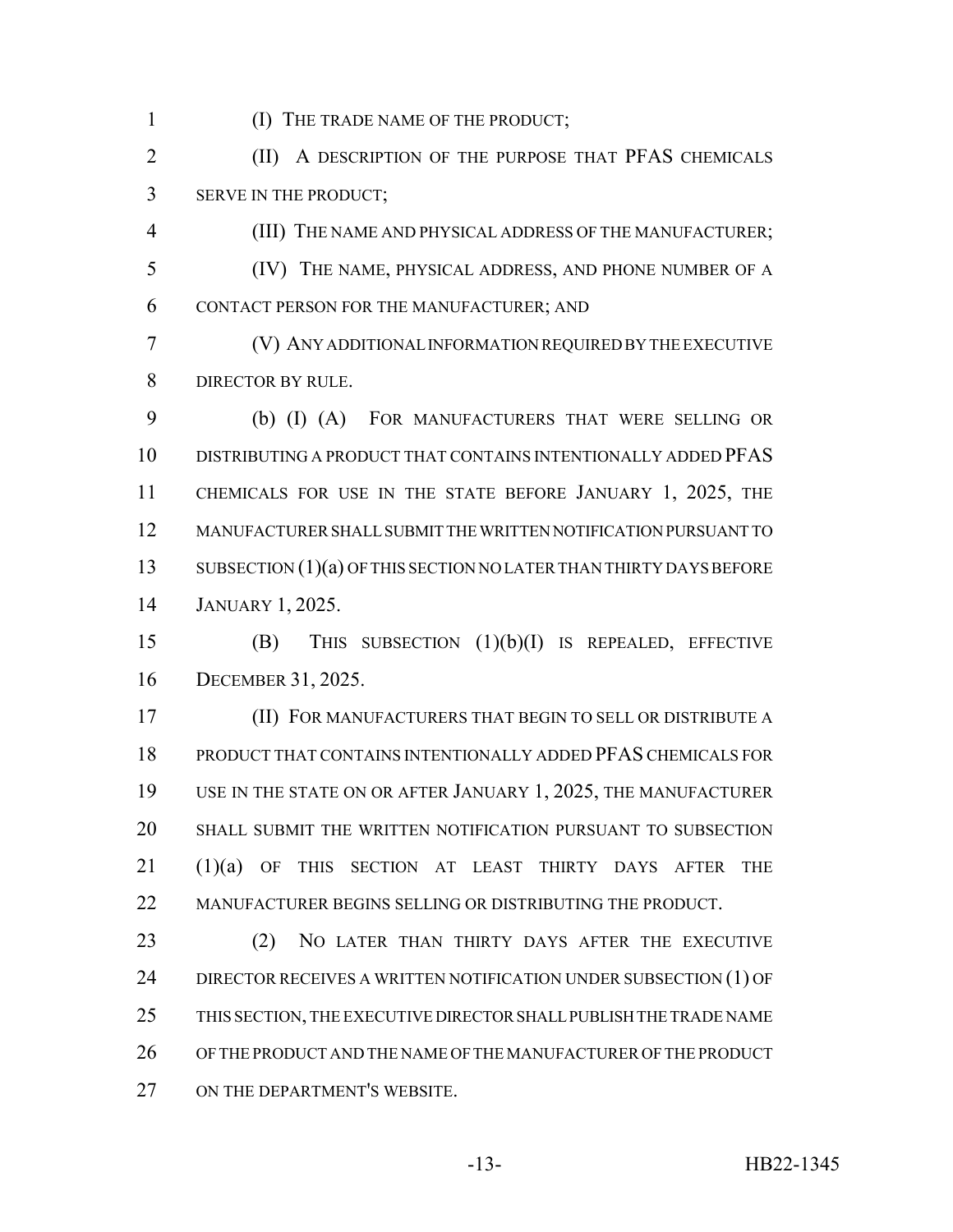(3) UPON THE APPROVAL OF THE EXECUTIVE DIRECTOR, A MANUFACTURER MAY SUPPLY THE INFORMATION, AS APPLICABLE, REQUIRED UNDER SUBSECTION (1) OF THIS SECTION FOR A PRODUCT CATEGORY MANUFACTURED BY THE MANUFACTURER.

 (4) IF THERE IS A CHANGE IN THE INFORMATION PROVIDED UNDER SUBSECTION (1) OR (3) OF THIS SECTION, THE MANUFACTURER SHALL NOTIFY THE EXECUTIVE DIRECTOR AT LEAST THIRTY DAYS AFTER THE DATE THAT THE MANUFACTURER HAS KNOWLEDGE OF THE CHANGE.

 (5) THE EXECUTIVE DIRECTOR MAY WAIVE ALL OR PART OF THE 10 NOTIFICATION REQUIREMENT IN SUBSECTION (1) OF THIS SECTION IF THE EXECUTIVE DIRECTOR DETERMINES THAT SUBSTANTIALLY EQUIVALENT 12 INFORMATION IS PUBLICLY AVAILABLE.

13 (6) THE EXECUTIVE DIRECTOR MAY:

 (a) ENTER INTO AN AGREEMENT WITH ONE OR MORE OTHER STATES OR POLITICAL SUBDIVISIONS OF A STATE TO COLLECT THE NOTIFICATIONS 16 REQUIRED UNDER SUBSECTION (1) OF THIS SECTION; AND

 (b) ALLOW MANUFACTURERS TO SUBMIT THE NOTIFICATIONS REQUIRED UNDER SUBSECTION (1) OF THIS SECTION TO A SYSTEM SHARED WITH ONE OR MORE OTHER STATES OR POLITICAL SUBDIVISIONS OF A STATE.

 (7) THE EXECUTIVE DIRECTOR MAY EXTEND THE DEADLINE FOR 22 THE NOTIFICATION REQUIREMENT IN SUBSECTION (1) OF THIS SECTION IF THE EXECUTIVE DIRECTOR DETERMINES THAT MORE TIME IS NEEDED BY A MANUFACTURER TO COMPLY WITH THE NOTIFICATION REQUIREMENT.

 (8) (a) WHEN SUBMITTING THE NOTIFICATION REQUIRED UNDER 26 SUBSECTION (1) OF THIS SECTION, THE MANUFACTURER SHALL PAY A FEE IN AN AMOUNT THAT THE EXECUTIVE DIRECTOR HAS ESTABLISHED OR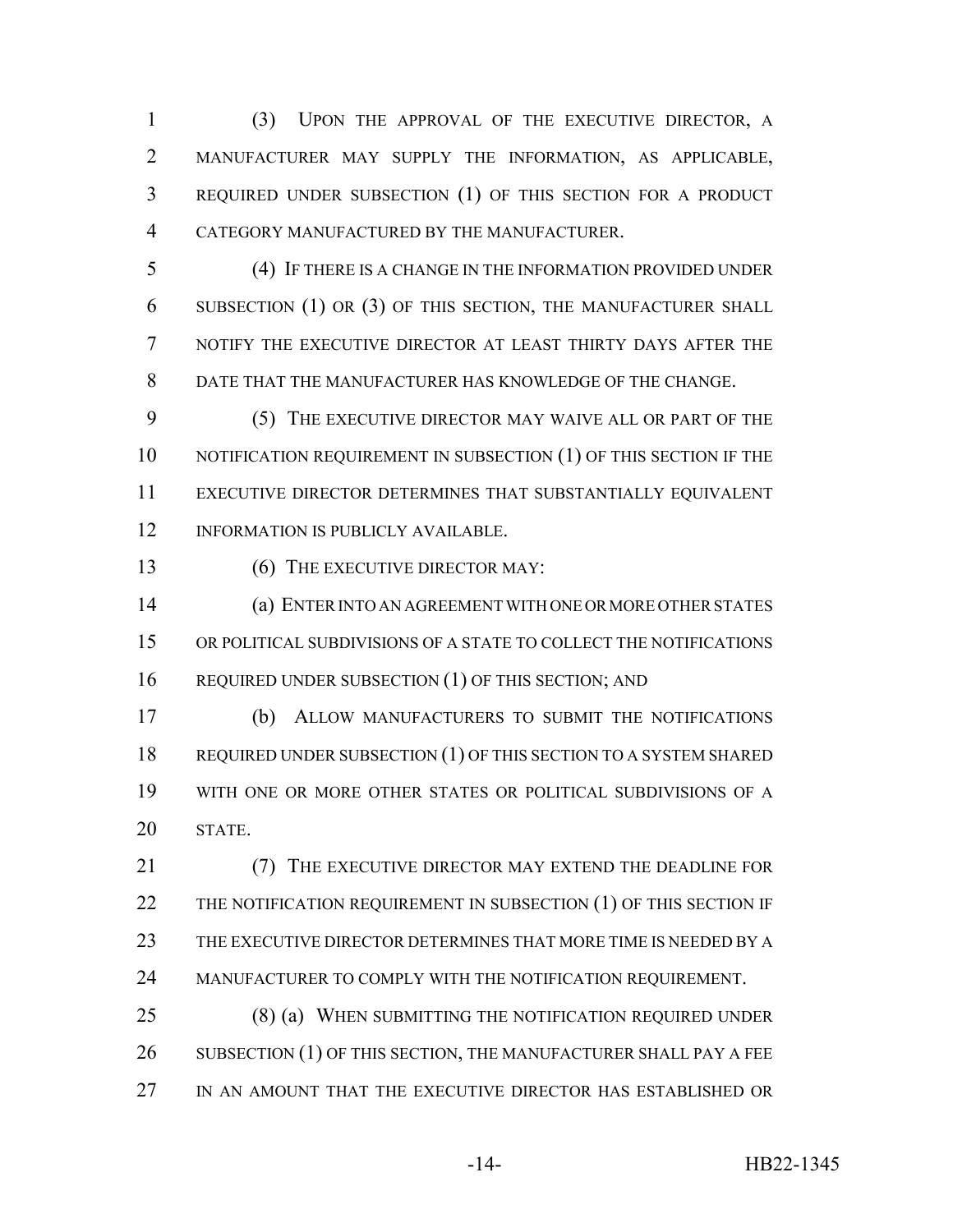ADJUSTED BY RULE FOR THE COSTS OF THE ADMINISTRATION AND 2 IMPLEMENTATION OF THIS SECTION.

 (b) THE EXECUTIVE DIRECTOR MAY BASE THE FEE ON THE AMOUNT OF PFAS CHEMICALS USED IN A PRODUCT OR PRODUCT CATEGORY OR THE AMOUNT OF SALES OF THE PRODUCT OR PRODUCT CATEGORY IN THE STATE.

 (c) THE EXECUTIVE DIRECTOR SHALL TRANSMIT ALL FEES COLLECTED UNDER THIS SECTION TO THE STATE TREASURER, WHO SHALL CREDIT THEM TO THE FUND.

 **25-5-1405. Prohibition - identification of the list of priority products - exemption - fee - rules.** (1) (a) ON AND AFTER JANUARY 1, 2024, A PERSON SHALL NOT SELL, OFFER FOR SALE, DISTRIBUTE FOR SALE, OR DISTRIBUTE FOR USE IN THE STATE ANY PRODUCT IN ANY OF THE FOLLOWING PRODUCT CATEGORIES IF THE PRODUCT CONTAINS INTENTIONALLY ADDED PFAS CHEMICALS:

- (I) CARPETS OR RUGS;
- (II) COOKWARE;
- (III) COSMETICS;
- 18 (IV) FABRIC TREATMENTS;
- (V) FOOD PACKAGING;
- 20 (VI) JUVENILE PRODUCTS;
- 21 (VII) OIL AND GAS PRODUCTS;
- **(VIII) TEXTILE FURNISHINGS; AND**
- 23 (IX) UPHOLSTERED FURNITURE.
- 24 (b) THE EXECUTIVE DIRECTOR SHALL ADOPT RULES TO IMPLEMENT
- 25 THIS SUBSECTION (1), INCLUDING RULES IDENTIFYING SPECIFIC PRODUCTS
- 26 WITHIN THE PRODUCT CATEGORIES DESCRIBED IN SUBSECTION  $(1)(a)$  OF
- THIS SECTION, WHICH SPECIFIC PRODUCTS CONTAIN INTENTIONALLY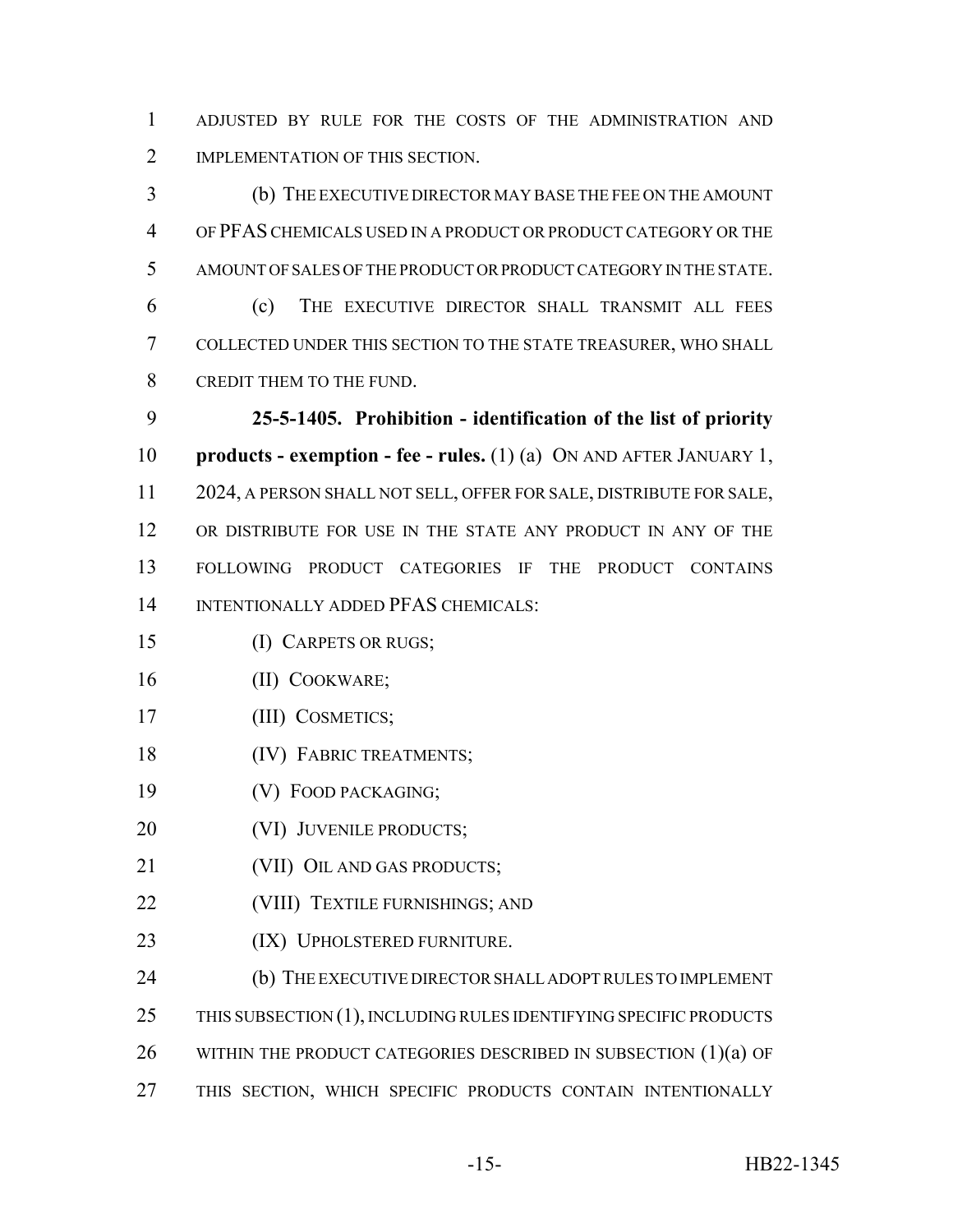ADDED PFAS CHEMICALS AND ARE THEREFORE SUBJECT TO THE 2 PROHIBITION SPECIFIED IN SUBSECTION (1)(a) OF THIS SECTION.

 (2) (a) NO LATER THAN JANUARY 1, 2025, THE EXECUTIVE DIRECTOR SHALL IDENTIFY BY RULE A LIST OF PRIORITY PRODUCTS AND PRIORITY PRODUCT CATEGORIES THAT ARE NOT IDENTIFIED PURSUANT TO SUBSECTION (1) OF THIS SECTION. THE EXECUTIVE DIRECTOR SHALL POST THE LIST OF PRIORITY PRODUCTS AND PRIORITY PRODUCT CATEGORIES IDENTIFIED UNDER THIS SUBSECTION (2)(a) ON THE DEPARTMENT'S WEBSITE.

 (b) THE EXECUTIVE DIRECTOR SHALL IDENTIFY EACH PRIORITY PRODUCT OR PRIORITY PRODUCT CATEGORY BASED ON:

**(I) WHETHER THE PRODUCT OR PRODUCT CATEGORY CONTAINS** 13 INTENTIONALLY ADDED PFAS CHEMICALS;

 (II) WHETHER THE USE OF PFAS CHEMICALS IN THE PRODUCT OR PRODUCT CATEGORY CONSTITUTES A CURRENTLY UNAVOIDABLE USE, AS 16 DETERMINED BY THE EXECUTIVE DIRECTOR BY RULE;

 (III) THE PRODUCT'S OR PRODUCT CATEGORY'S RISK OF EXPOSING SENSITIVE POPULATIONS AND SENSITIVE SPECIES TO PFAS CHEMICALS, AS SUCH SENSITIVE POPULATIONS AND SENSITIVE SPECIES MAY BE IDENTIFIED 20 BY THE EXECUTIVE DIRECTOR BY RULE;

 (IV) THE PRODUCT'S OR PRODUCT CATEGORY'S RISK OF EXPOSING 22 THE OUTDOOR ENVIRONMENT TO PFAS CHEMICALS, WITH PRIORITY GIVEN TO SURFACE WATER, GROUNDWATER, SEDIMENTS, AND OTHER ECOLOGICALLY SENSITIVE AREAS;

 (V) THE PRODUCT'S OR PRODUCT CATEGORY'S RISK OF EXPOSING THE INDOOR ENVIRONMENT TO PFAS CHEMICALS, INCLUDING INDOOR AIR AND DUST;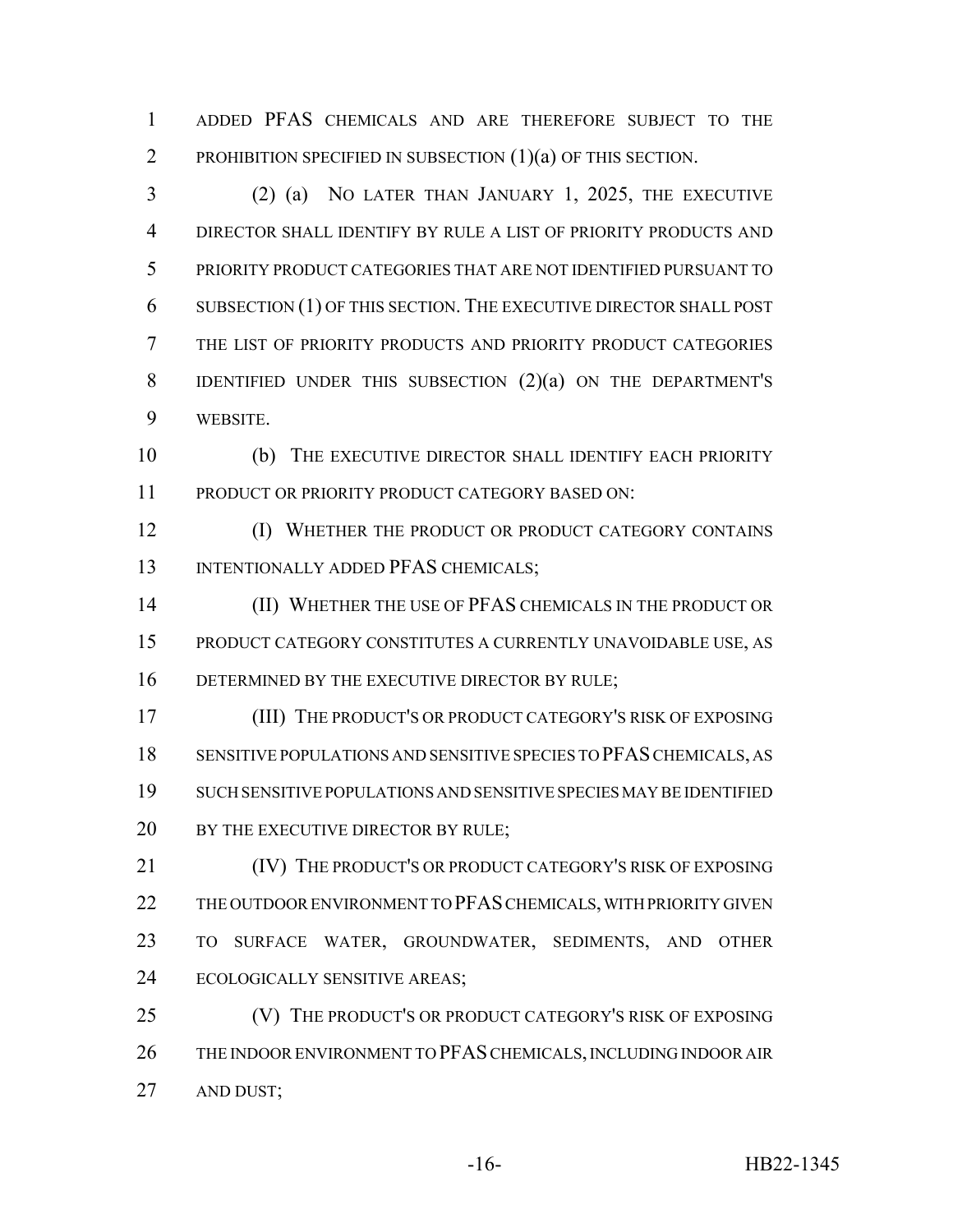(VI) THE VOLUME OF PFAS CHEMICALS USED IN THE PRODUCT OR PRODUCT CATEGORY; AND

 (VII) RESTRICTIONS ON THE USE OF PFAS CHEMICALS IN THE PRODUCT OR PRODUCT CATEGORY IN OTHER STATES AND NATIONS.

 (c) NO LATER THAN DECEMBER 31, 2027, THE EXECUTIVE DIRECTOR SHALL PROMULGATE RULES PROHIBITING A PERSON FROM SELLING, OFFERING FOR SALE, DISTRIBUTING FOR SALE, OR DISTRIBUTING 8 FOR USE IN THE STATE ANY PRIORITY PRODUCTS OR PRIORITY PRODUCT CATEGORIES IDENTIFIED BY THE EXECUTIVE DIRECTOR UNDER SUBSECTION (2)(a) OF THIS SECTION THAT CONTAIN INTENTIONALLY ADDED PFAS CHEMICALS AND THAT THE EXECUTIVE DIRECTOR HAS NOT EXEMPTED 12 UNDER SUBSECTION (4) OF THIS SECTION. THE EXECUTIVE DIRECTOR SHALL POST THE UPDATED LIST OF PRIORITY PRODUCTS AND PRIORITY PRODUCT 14 CATEGORIES IDENTIFIED UNDER SUBSECTION (2)(a) OF THIS SECTION ON THE DEPARTMENT'S WEBSITE. THE EXECUTIVE DIRECTOR SHALL INCLUDE ON THE UPDATED LIST ANY EXEMPTIONS FOR PRIORITY PRODUCTS AND PRIORITY PRODUCT CATEGORIES THAT ARE GRANTED BY THE EXECUTIVE 18 DIRECTOR UNDER SUBSECTION (4) OF THIS SECTION.

 (3) (a) NO LATER THAN JANUARY 1, 2028, THE EXECUTIVE DIRECTOR SHALL IDENTIFY BY RULE A LIST OF PRIORITY PRODUCTS AND PRIORITY PRODUCT CATEGORIES, IN ADDITION TO THE PRIORITY PRODUCTS AND PRIORITY PRODUCT CATEGORIES IDENTIFIED BY THE EXECUTIVE 23 DIRECTOR UNDER SUBSECTION (2)(a) OF THIS SECTION, BASED ON THE 24 CONSIDERATIONS SET FORTH IN SUBSECTION  $(2)(b)$  OF THIS SECTION. THE EXECUTIVE DIRECTOR SHALL POST THE ADDITIONAL LIST OF PRIORITY PRODUCTS AND PRIORITY PRODUCT CATEGORIES IDENTIFIED UNDER THIS 27 SUBSECTION (3)(a) ON THE DEPARTMENT'S WEBSITE.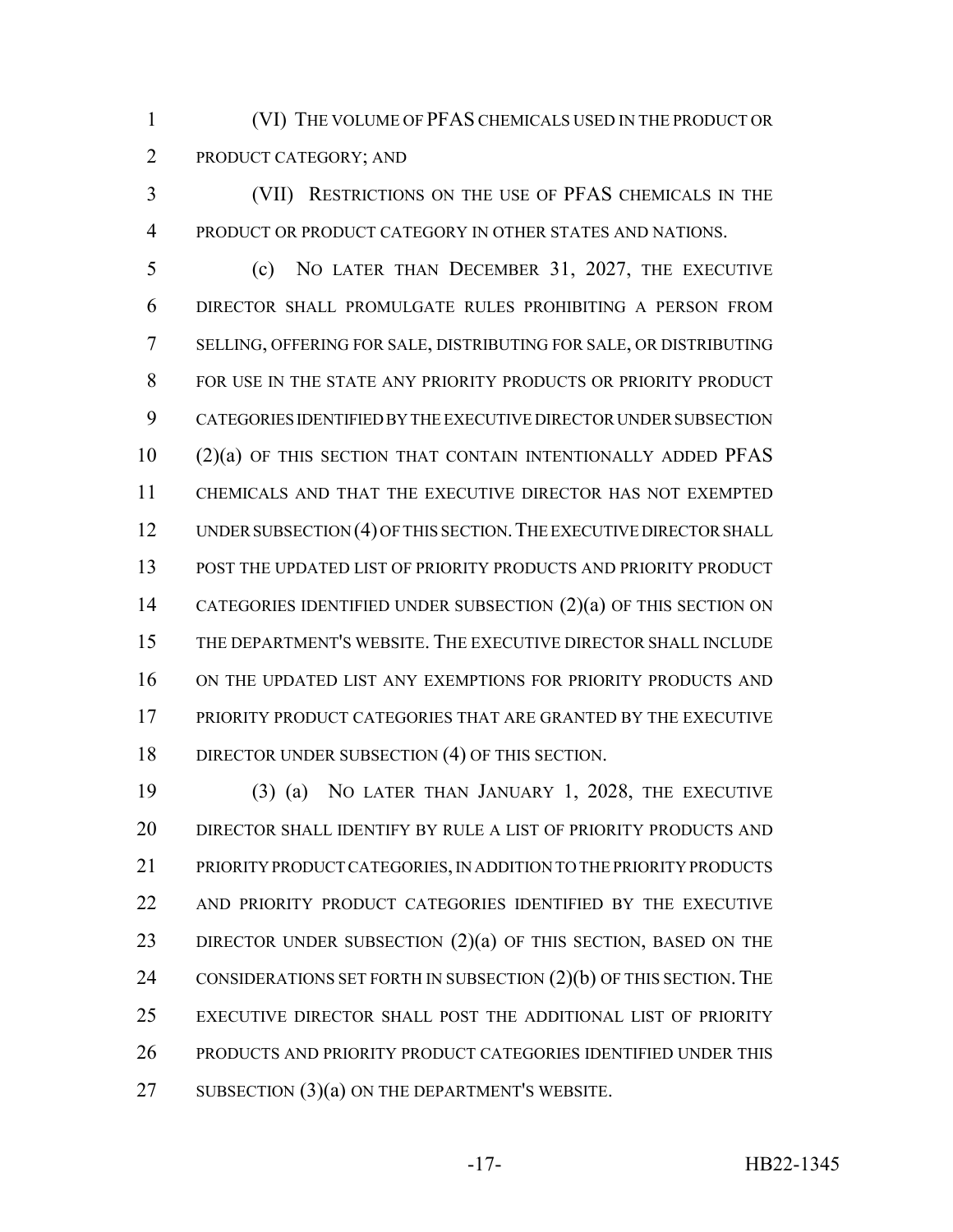(b) NO LATER THAN DECEMBER 31, 2030, THE EXECUTIVE DIRECTOR SHALL PROMULGATE RULES PROHIBITING A PERSON FROM SELLING, OFFERING FOR SALE, DISTRIBUTING FOR SALE, OR DISTRIBUTING FOR USE IN THE STATE ANY PRIORITY PRODUCTS OR PRIORITY PRODUCT CATEGORIES IDENTIFIED BY THE EXECUTIVE DIRECTOR PURSUANT TO SUBSECTION (3)(a) OF THIS SECTION THAT CONTAIN INTENTIONALLY ADDED PFAS CHEMICALS AND THAT THE EXECUTIVE DIRECTOR HAS NOT EXEMPTED UNDER SUBSECTION (4) OF THIS SECTION. THE EXECUTIVE DIRECTOR SHALL POST THE UPDATED LIST OF PRIORITY PRODUCTS AND PRIORITY PRODUCT CATEGORIES IDENTIFIED UNDER SUBSECTIONS (2)(a) 11 AND (3)(a) OF THIS SECTION ON THE DEPARTMENT'S WEBSITE. THE EXECUTIVE DIRECTOR SHALL INCLUDE ON THE UPDATED LIST ANY EXEMPTIONS FOR PRIORITY PRODUCTS AND PRIORITY PRODUCT CATEGORIES THAT ARE GRANTED BY THE EXECUTIVE DIRECTOR UNDER 15 SUBSECTION (4) OF THIS SECTION.

16 (4) (a) THE EXECUTIVE DIRECTOR MAY EXEMPT A PRIORITY PRODUCT OR A PRIORITY PRODUCT CATEGORY FROM THE RESTRICTIONS OF THIS SECTION IF THE MANUFACTURER OR A CONSUMER OF THE PRIORITY PRODUCT OR PRIORITY PRODUCT CATEGORY DEMONSTRATES TO THE REASONABLE SATISFACTION OF THE EXECUTIVE DIRECTOR THAT, BASED ON CURRENT MARKET DATA AND OTHER RELEVANT INFORMATION, THE USE OF PFAS CHEMICALS IN THE PRIORITY PRODUCT OR PRIORITY PRODUCT CATEGORY CONSTITUTES A CURRENTLY UNAVOIDABLE USE.

 (b) AN EXEMPTION GRANTED BY THE EXECUTIVE DIRECTOR IS EFFECTIVE FOR FIVE YEARS AFTER THE DATE THAT IT IS GRANTED. THE EXECUTIVE DIRECTOR MAY RENEW ANY EXEMPTIONS FOR AN ADDITIONAL FIVE YEARS IF THE MANUFACTURER OR A CONSUMER OF THE PRIORITY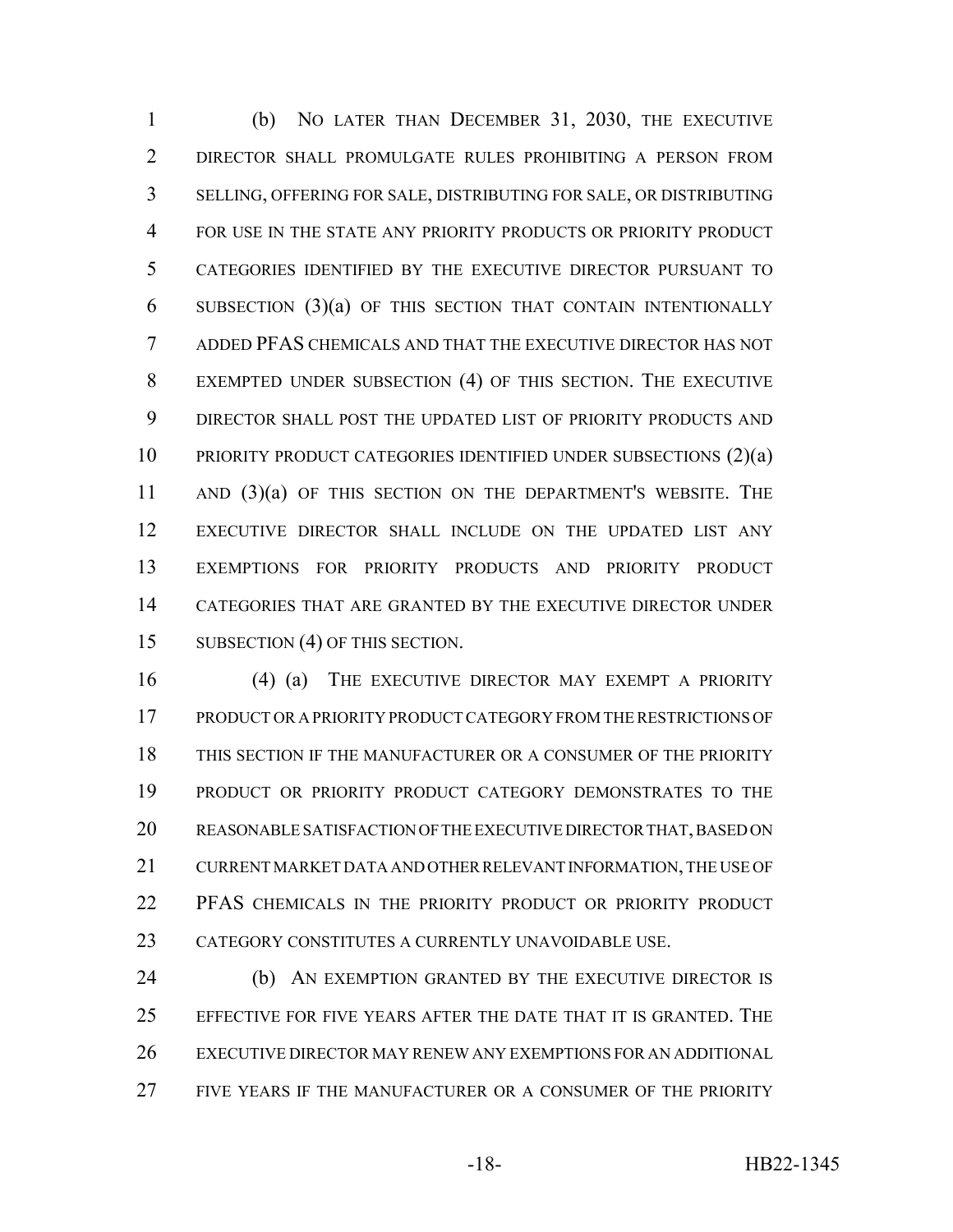PRODUCT OR PRIORITY PRODUCT CATEGORY DEMONSTRATES TO THE REASONABLE SATISFACTION OF THE EXECUTIVE DIRECTOR THAT, BASED ON CURRENT MARKET DATA AND OTHER RELEVANT INFORMATION, THE USE OF PFAS CHEMICALS IN THE PRIORITY PRODUCT OR PRIORITY PRODUCT CATEGORY CONTINUES TO CONSTITUTE A CURRENTLY UNAVOIDABLE USE.

 (5) (a) WHEN SUBMITTING A REQUEST FOR AN EXEMPTION OR AN EXEMPTION RENEWAL UNDER SUBSECTION (4) OF THIS SECTION, THE MANUFACTURER OR CONSUMER SHALL PAY A FEE IN AN AMOUNT THAT THE EXECUTIVE DIRECTOR HAS ESTABLISHED OR ADJUSTED BY RULE FOR THE COSTS OF THE ADMINISTRATION AND IMPLEMENTATION OF THIS SECTION. (b) THE EXECUTIVE DIRECTOR MAY BASE THE FEE ON THE AMOUNT

 OF PFAS CHEMICALS USED IN A PRIORITY PRODUCT OR PRIORITY PRODUCT CATEGORY OR THE AMOUNT OF SALES OF THE PRIORITY PRODUCT OR 14 PRIORITY PRODUCT CATEGORY IN THE STATE.

 (c) THE EXECUTIVE DIRECTOR SHALL TRANSMIT ALL FEES COLLECTED UNDER THIS SECTION TO THE STATE TREASURER, WHO SHALL 17 CREDIT THEM TO THE FUND.

 **SECTION 2.** In Colorado Revised Statutes, 24-103-904, **amend** (1) as follows:

 **24-103-904. Purchasing preference for environmentally preferable products - definitions.** (1) As used in this section, unless the context otherwise requires:

 (a) "Environmentally preferable products" means products, INCLUDING PRODUCTS THAT DO NOT CONTAIN INTENTIONALLY ADDED PFAS CHEMICALS, that have a lesser or reduced adverse effect on human 26 health and the environment when compared with competing products that serve the same purpose. The product comparison may consider such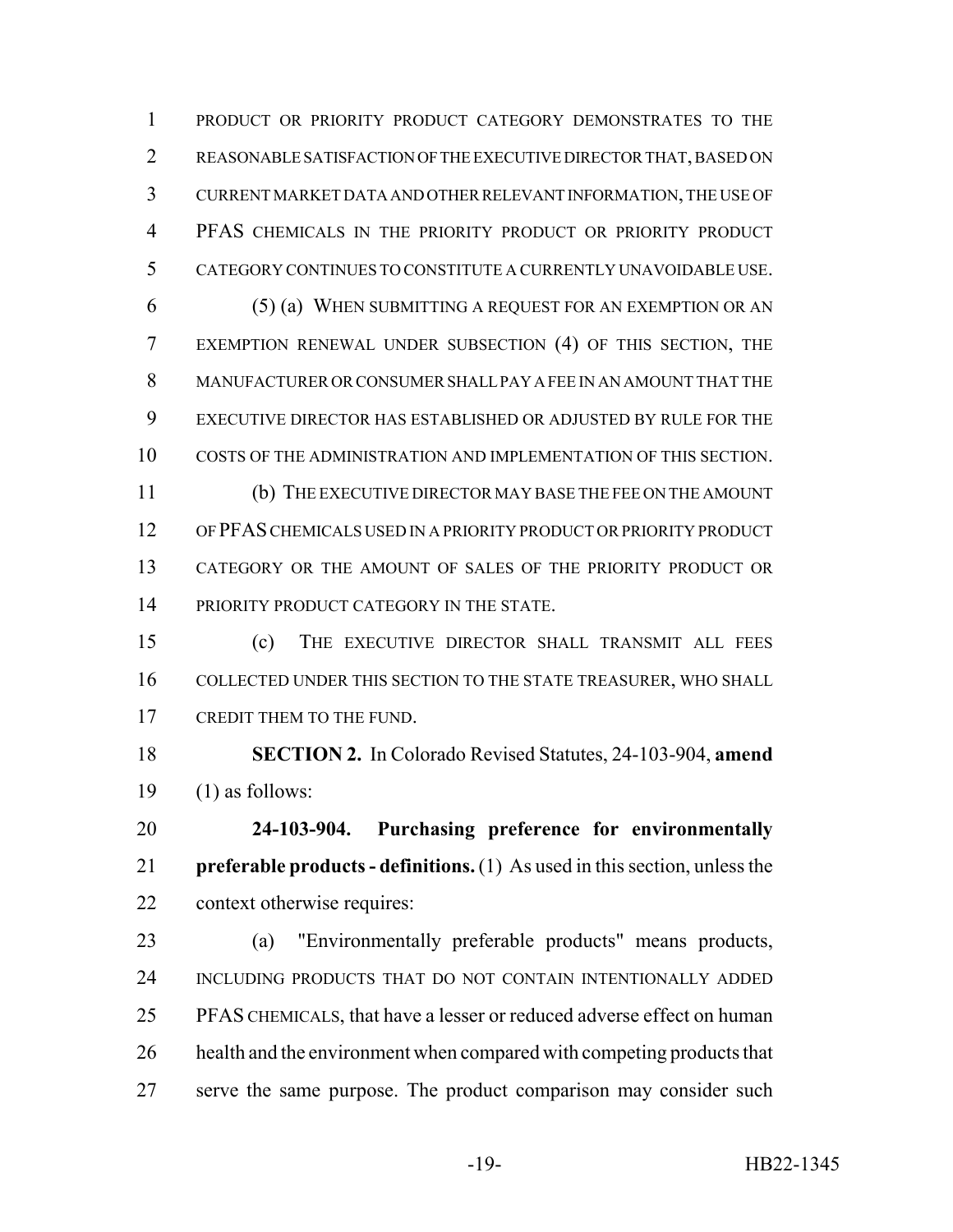factors as the availability of any raw materials used in the product being purchased and the availability, use, production, safe operation, maintenance, packaging, distribution, disposal, or recyclability of the product being purchased. (b) "INTENTIONALLY ADDED PFAS CHEMICALS" HAS THE MEANING SET FORTH IN SECTION 25-5-1403 (15). **SECTION 3.** In Colorado Revised Statutes, 25-5-1302, **add** (1.5), (3.6), (5.8), (7.5), (9), and (10) as follows: **25-5-1302. Definitions.** As used in this part 13, unless the context otherwise requires: (1.5) "CLASS B FIRE" MEANS A FIRE INVOLVING FLAMMABLE LIQUIDS OR GASES, INCLUDING PETROLEUM, PAINT, ALCOHOL, SOLVENT, OIL, AND TAR. (3.6) "EXECUTIVE DIRECTOR" MEANS THE EXECUTIVE DIRECTOR OF THE DEPARTMENT OR THE EXECUTIVE DIRECTOR'S DESIGNEE. (5.8) "INTENTIONALLY ADDED PFAS CHEMICALS" HAS THE 17 MEANING SET FORTH IN SECTION 25-5-1403 (15). (7.5) "RELEASE" MEANS ANY SPILLING, LEAKING, PUMPING, POURING, EMPTYING, DISCHARGING, INJECTING, ESCAPING, LEACHING, 20 DUMPING, OR DISPOSING OF A CHEMICAL INTO THE ENVIRONMENT. (9) "TERMINAL" MEANS A FACILITY THAT ENGAGES IN THE WHOLESALE DISTRIBUTION OF CRUDE PETROLEUM AND PETROLEUM PRODUCTS, INCLUDING LIQUIFIED PETROLEUM GAS FROM BULK LIQUID 24 STORAGE FACILITIES. (10) "WATER QUALITY SPILLS HOTLINE" MEANS THE PHONE SYSTEM CREATED AND MAINTAINED BY THE DEPARTMENT FOR THE REPORTING OF SPILLS OR DISCHARGES INTO STATE WATERS TO THE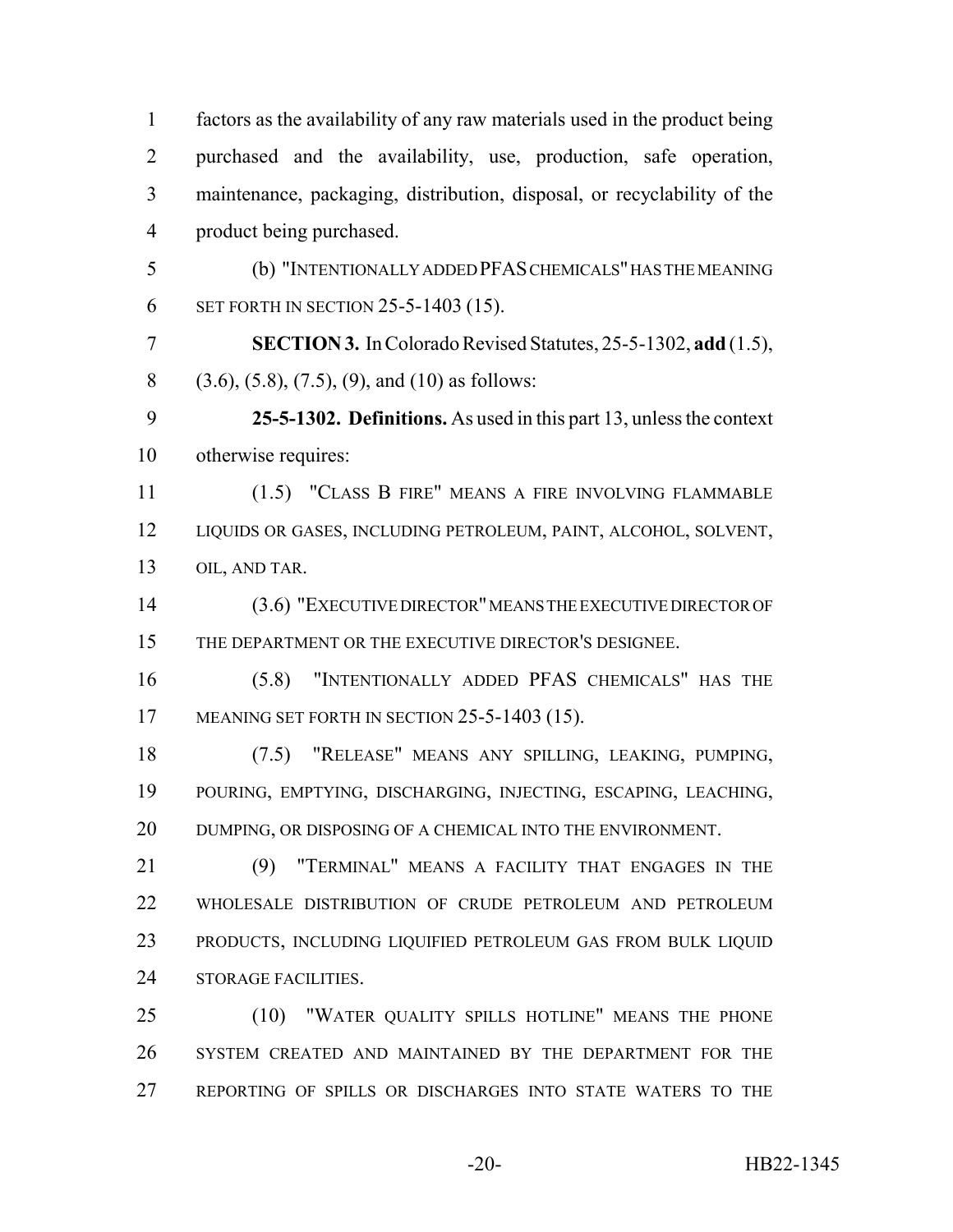DEPARTMENT.

 **SECTION 4.** In Colorado Revised Statutes, 25-5-1303, **amend** (2)(b) and (2)(c); and **add** (3)as follows: **25-5-1303. Restriction on sale of certain firefighting foams - exemptions - recall - rules - repeal.** (2) The restrictions in subsection (1) of this section do not apply to the manufacture, sale, or distribution of class B firefighting foam: (b) (I) For use at a gasoline, special fuel, or jet fuel storage and distribution facility that is supplied by a pipeline, vessel, or refinery; a tank farm from which gasoline, special fuel, or jet fuel may be removed 11 for distribution; or a refinery. **(II) THIS SUBSECTION (2)(b) IS REPEALED, EFFECTIVE JANUARY 1,**  2024. (c) (I) For use at a chemical plant; and (II) THIS SUBSECTION (2)(c) IS REPEALED, EFFECTIVE JANUARY 1, 2024. (3) (a) BEGINNING ON JANUARY 1,2024, THE EXECUTIVE DIRECTOR MAY GRANT A TEMPORARY EXEMPTION FROM THE RESTRICTIONS IN 19 SUBSECTION (1) OF THIS SECTION FOR THE PURCHASE OF CLASS B FIREFIGHTING FOAM THAT IS USED TO EXTINGUISH CLASS B FIRES AT A TERMINAL. **(b)** THE EXECUTIVE DIRECTOR MAY GRANT A TEMPORARY EXEMPTION UNDER SUBSECTION (3)(a) OF THIS SECTION ONLY IF THE 24 APPLICANT PROVIDES TO THE EXECUTIVE DIRECTOR: 25 (I) CLEAR AND CONVINCING EVIDENCE THAT THERE IS NOT A COMMERCIALLY AVAILABLE ALTERNATIVE TO THE CLASS B FIREFIGHTING FOAM THAT: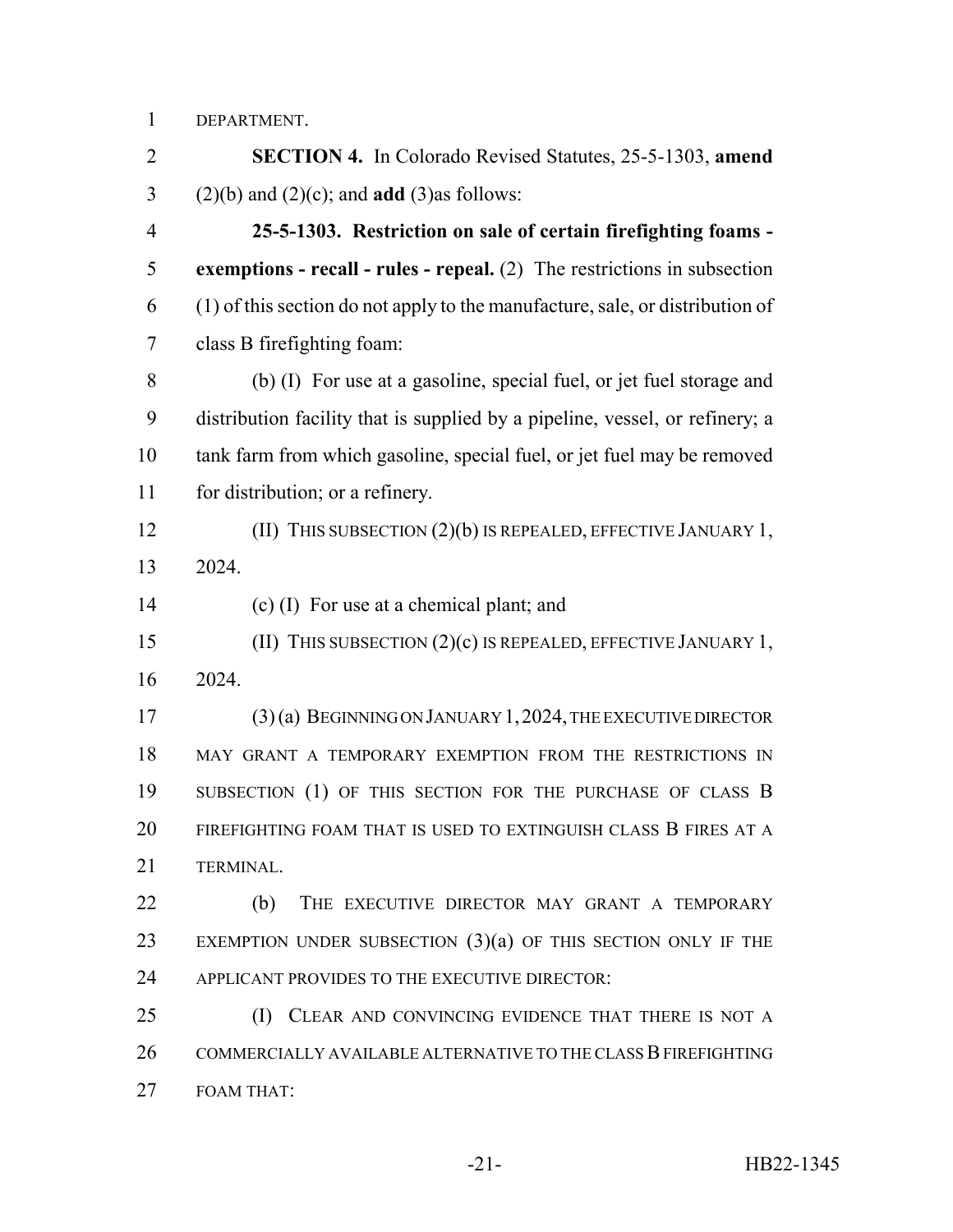(A) DOES NOT CONTAIN INTENTIONALLY ADDED PFAS CHEMICALS; AND

 (B) IS CAPABLE OF SUPPRESSING A CLASS B FIRE AT A TERMINAL; (II) A DESCRIPTION OF THE AMOUNT OF CLASS B FIREFIGHTING FOAM CONTAINING INTENTIONALLY ADDED PFAS CHEMICALS THAT IS STORED, USED, AND RELEASED AT THE TERMINAL ON AN ANNUAL BASIS;

 (III) A DESCRIPTION OF THE STEPS TAKEN TO TRANSITION THE TERMINAL TO USING ONLY CLASS B FIREFIGHTING FOAM THAT DOES NOT CONTAIN INTENTIONALLY ADDED PFAS CHEMICALS; AND

10 (IV) A DESCRIPTION OF THE CONTAINMENT MEASURES USED AT THE TERMINAL TO PREVENT RELEASES OF CLASS B FIREFIGHTING FOAM AND ANY ASSOCIATED FIREWATER, WASTEWATER, RUNOFF, AND OTHER WASTE.

 (c) A TEMPORARY EXEMPTION GRANTED UNDER SUBSECTION (3)(a) OF THIS SECTION MAY NOT:

(I) EXCEED FIVE YEARS; OR

(II) BE RENEWED.

 **SECTION 5.** In Colorado Revised Statutes, **add** 25-5-1303.5 as follows:

 **25-5-1303.5. Restriction on use of certain firefighting foams.** (1) BEGINNING JANUARY 1, 2024, A PERSON THAT USES CLASS B FIREFIGHTING FOAM CONTAINING INTENTIONALLY ADDED PFAS 23 CHEMICALS SHALL:

**(a) NOT ALLOW A RELEASE OF THE CLASS B FIREFIGHTING FOAM;**  (b) FULLY CONTAIN THE CLASS B FIREFIGHTING FOAM BY IMPLEMENTING APPROPRIATE CONTAINMENT MEASURES, WHICH MAY INCLUDE BUNDS AND PONDS, THAT: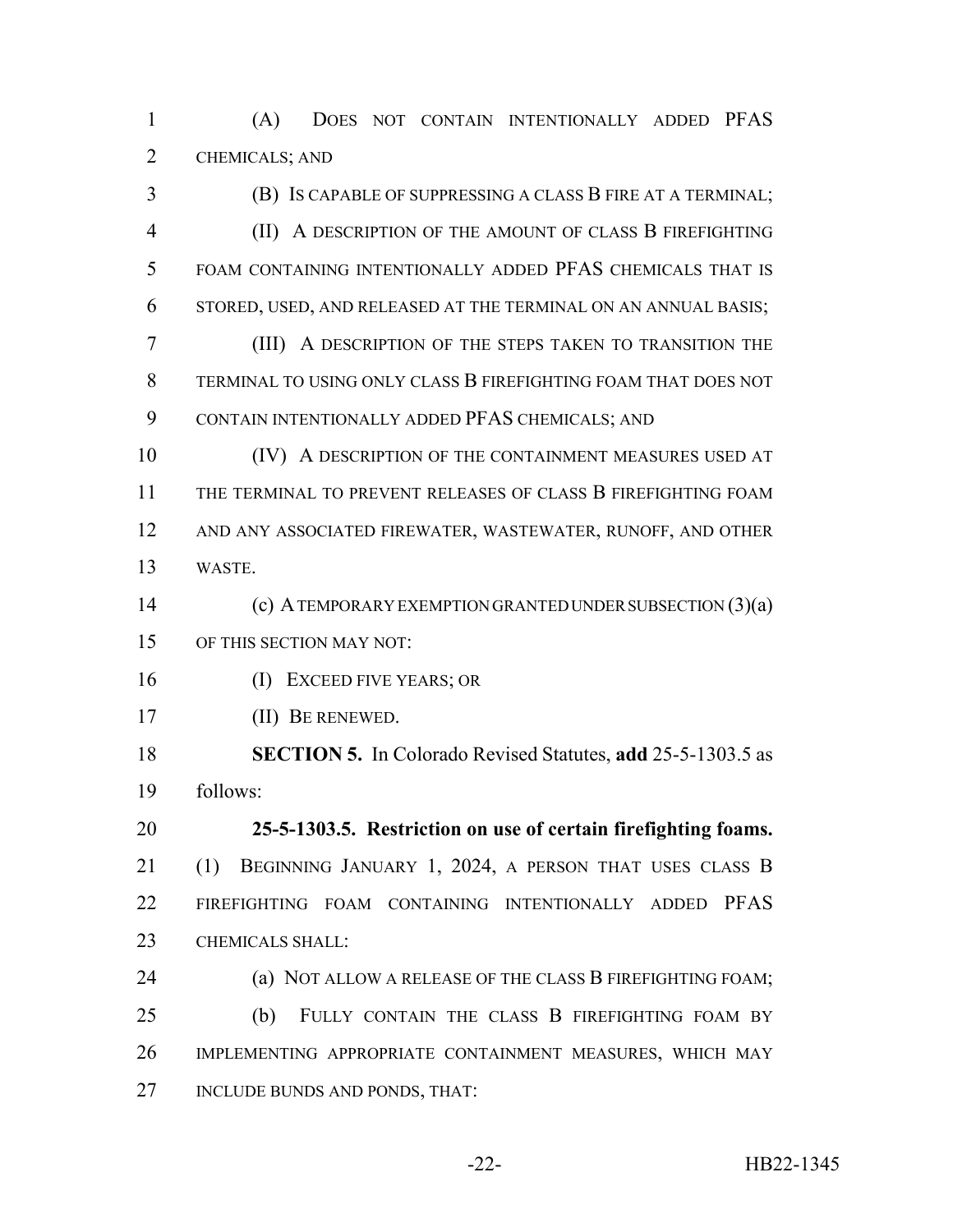(I) ARE CONTROLLED;

(II) ARE IMPERVIOUS TO PFAS CHEMICALS; AND

 (III) DO NOT ALLOW THE CLASS B FIREFIGHTING FOAM OR ANY ASSOCIATED FIREWATER, WASTEWATER, RUNOFF, OR OTHER WASTE TO BE RELEASED;

 (c) SAFELY STORE ALL CLASS B FIREFIGHTING FOAM AND ANY ASSOCIATED FIREWATER, WASTEWATER, RUNOFF, AND OTHER WASTE IN A WAY THAT PREVENTS THEIR RELEASE UNTIL THE FEDERAL ENVIRONMENTAL PROTECTION AGENCY HAS PUBLISHED GUIDANCE ON THE PROPER DISPOSAL AND DESTRUCTION METHODS FOR PFAS CHEMICALS. AFTER THE FEDERAL ENVIRONMENTAL PROTECTION AGENCY HAS PUBLISHED GUIDANCE ON THE PROPER DISPOSAL AND DESTRUCTION 13 METHODS FOR PFAS CHEMICALS, THE PERSON THAT USES THE CLASS B FIREFIGHTING FOAM CONTAINING INTENTIONALLY ADDED PFAS CHEMICALS SHALL DISPOSE OF AND DESTROY THE CLASS B FIREFIGHTING FOAM IN ACCORDANCE WITH SUCH GUIDANCE.

 (d) IF THERE IS A RELEASE OF THE CLASS B FIREFIGHTING FOAM OR ANY ASSOCIATED FIREWATER, WASTEWATER, RUNOFF, OR OTHER WASTE, REPORT THE FOLLOWING INFORMATION TO THE WATER QUALITY SPILLS 20 HOTLINE WITHIN TWENTY-FOUR HOURS AFTER ITS RELEASE:

**II** THE TRADE NAME AND PRODUCT NAME OF THE CLASS B 22 FIREFIGHTING FOAM:

**(II) THE QUANTITY OF CLASS B FIREFIGHTING FOAM USED THAT** 24 CONTAINS INTENTIONALLY ADDED PFAS CHEMICALS;

 (III) THE AMOUNT AND TYPE OF PFAS CHEMICALS IN THE CLASS 26 B FIREFIGHTING FOAM; AND

**IV)** THE AMOUNT OF CLASS **B** FIREFIGHTING FOAM OR ANY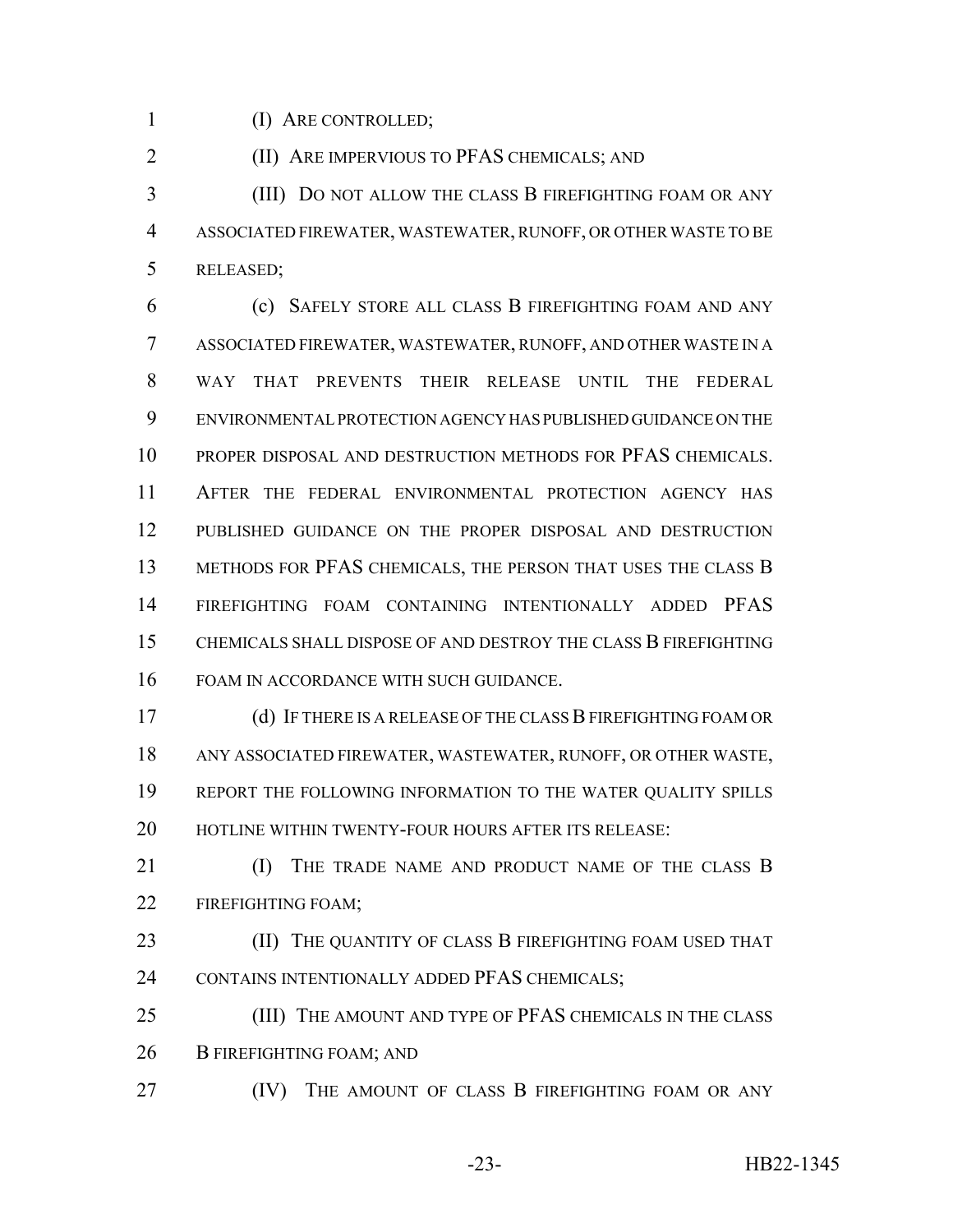ASSOCIATED FIREWATER, WASTEWATER, RUNOFF, AND OTHER WASTE THAT IS RELEASED; AND

 (e) DOCUMENT ANY MEASURES UNDERTAKEN PURSUANT TO THE REQUIREMENTS OF THIS SECTION. IN INVESTIGATING COMPLIANCE WITH THE REQUIREMENTS OF THIS SECTION, THE ATTORNEY GENERAL MAY REQUEST THAT THE PERSON PROVIDE THE DOCUMENTATION CREATED 7 PURSUANT TO THE REQUIREMENTS OF THIS SUBSECTION (1)(e) TO THE ATTORNEY GENERAL.

 (2) BEGINNING JANUARY 1, 2024, A PERSON THAT USES CLASS B FIREFIGHTING FOAM THAT CONTAINS INTENTIONALLY ADDED PFAS CHEMICALS MUST REPORT THE USE OF THE CLASS B FIREFIGHTING FOAM TO THE WATER QUALITY SPILLS HOTLINE WITHIN TWENTY-FOUR HOURS AFTER 13 ITS USE.

14 (3) THE RESTRICTIONS AND REQUIREMENTS IN SUBSECTIONS (1) 15 AND (2) OF THIS SECTION DO NOT APPLY TO THE USE OF CLASS B FIREFIGHTING FOAM WHERE THE INCLUSION OF PFAS CHEMICALS IS REQUIRED OR AUTHORIZED BY FEDERAL LAW, INCLUDING 14CFR139, OR IMPLEMENTED IN ACCORDANCE WITH FEDERAL AVIATION ADMINISTRATION GUIDANCE, OR OTHERWISE REQUIRED FOR A MILITARY PURPOSE.

 **SECTION 6.** In Colorado Revised Statutes, **amend** 25-5-1307 as follows:

 **25-5-1307. Civil penalty.** (1) A manufacturer or a person who 23 violates the provisions of this part 13 is subject to a civil penalty not to exceed five thousand dollars for each violation in the case of a first offense. A manufacturer or a person who violates this part 13 repeatedly 26 is subject to a civil penalty not to exceed ten thousand dollars for each repeat offense. Penalties collected under this part 13 must be deposited